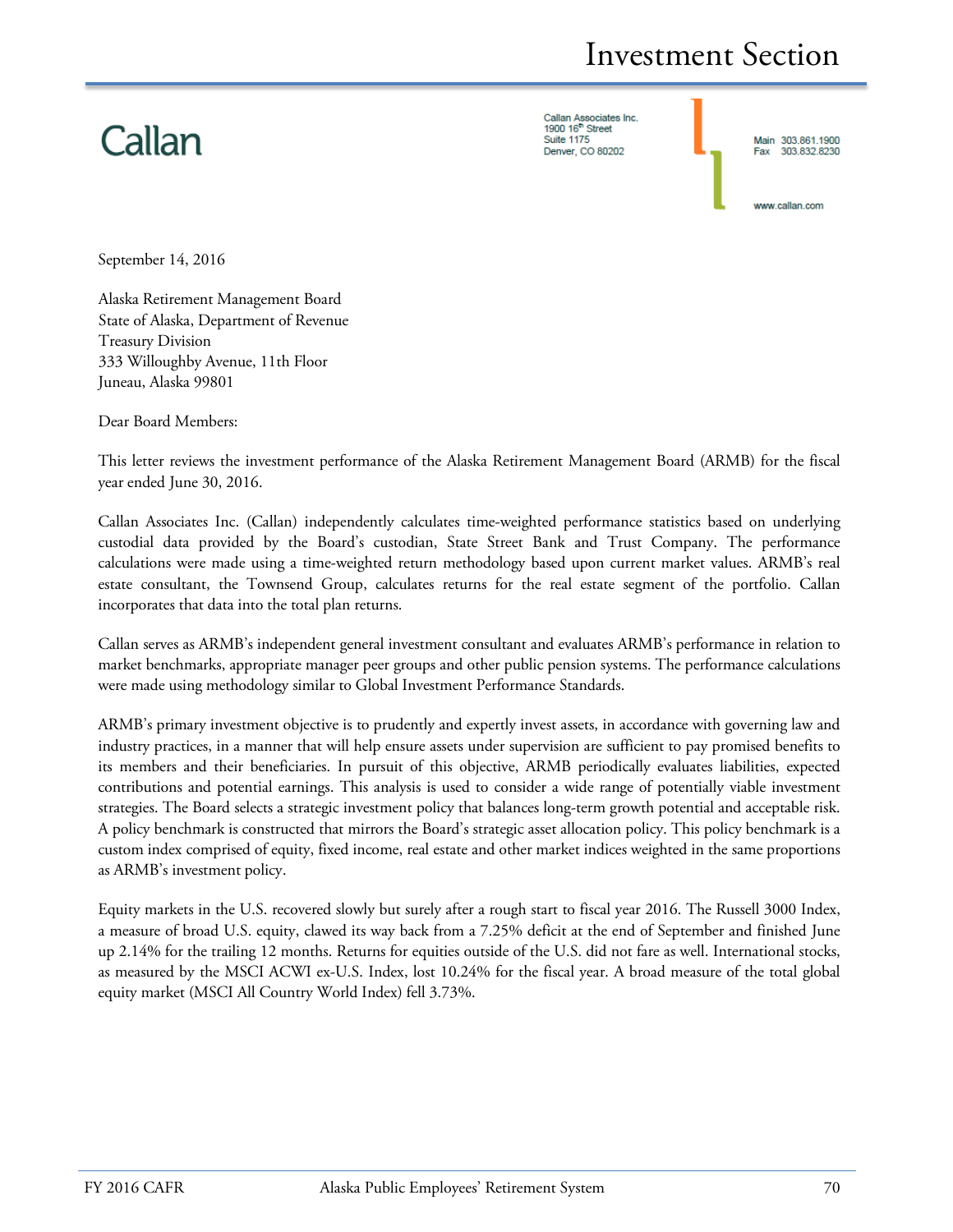A flattening yield curve during the period boosted fixed income performance. The Barclays Capital Aggregate Bond Index, a widely used gauge of the investment grade domestic bond market, gained 6.00%. Some absolute return strategies, such as hedge fund-of-funds, posted losses for much of the fiscal year. The Callan Absolute Return Hedge Fund-of-Funds Style median return was -3.24% (net-of-fee). Private real estate investments (NCREIF Property Index) turned in another solid year, returning 10.64%. Publicly traded real estate, as measured by the NAREIT Equity Index, performed over twice as well and increased 23.62%.

ARMB's various asset groups performed as follows:

Domestic stocks 1.01% Int'l Stocks -9.63% Alternative Equity 3.54% Fixed Income 5.14% Real Assets 4.81% Private Equity 4.71% Absolute Return -3.09%

For the fiscal year, the Public Employees Retirement System (PERS) had a time-weighted total return of -0.36% and the Teachers Retirement System (TRS) also had a time-weighted total return of -0.36%. Both systems underperformed their strategic policy benchmark target return of 0.05% and the median return for Callan's Public Fund database of 0.54%.

Over longer-term periods, PERS and TRS have closely tracked their target index returns. For example, PERS' 7-year annualized return was 9.28% while TRS's return was slightly higher at 9.35%. These returns were in line, but slightly above, their target return of 9.14%. Over the longest period for which Callan has detailed data (24.75 years), PERS and TRS have achieved annualized total returns of 7.50% and 7.55%, respectively, while the policy benchmark return was 7.47%.

Both systems are well diversified and currently have asset allocation policies that, in our opinion, are consistent with achievement of a long-term "real" return of 4.5% or better.

In summary, fiscal 2016 was a year in which asset class returns were varied. The well-diversified portfolio produced a 70th percentile ranking within the Public Fund peer group, but is on track over the long-term to produce the desired results.

Sincerely,

Paul Erlendson Senior Vice President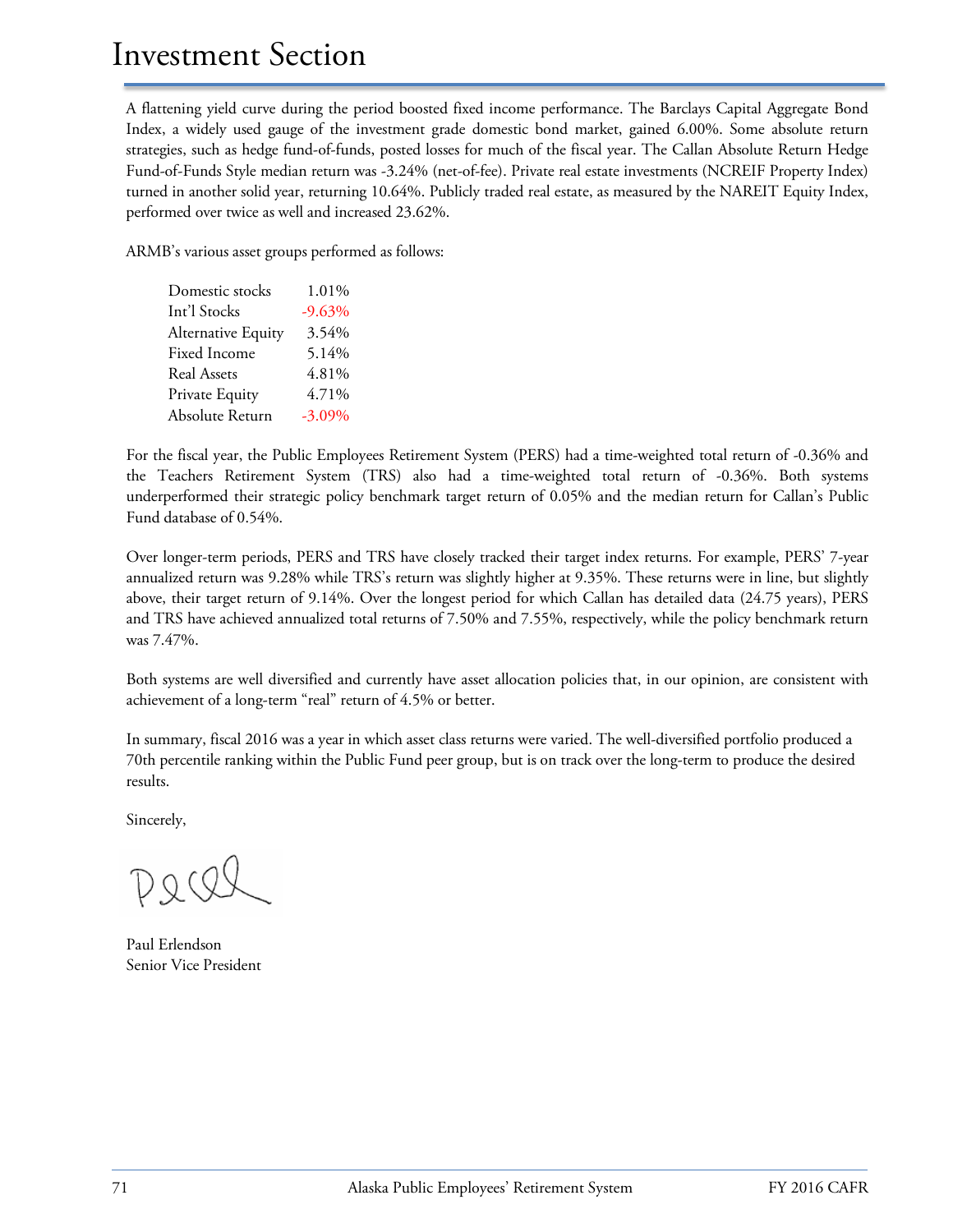# **Department of Revenue Treasury Division Staff As of June 30, 2016**

**Commissioner** Randall Hoffbeck

**Deputy Commissioner** Jerry Burnett

**Director** Pamela Leary, CPA Gary Bader **Comptroller** Scott Jones, CPA

**Chief Investment Officer**

**Cash Management** Michelle M. Prebula, MBA, CPA, CCM **Investment Officers** Bob G. Mitchell Stephen R. Sikes Zachary Hanna Steve Verschoor Shane Carson Sean Howard

Nicholas Orr Victor Djajalie Michael Barnhill Kevin Lui Emily Peyton Ross Alexander

**ARMB Liaison Officer** Judy Hall

# Casey Colton

## **External Money Managers and Consultants**

| <b>Domestic Equity Large Capitalization</b> | International Equity – EAFE, Emerging Markets Non      |
|---------------------------------------------|--------------------------------------------------------|
| Allianz Global Investors                    | U.S., and Global Equity                                |
| San Francisco, CA                           | Allianz Global Investors                               |
| Analytic Investors LLC                      | San Francisco. CA                                      |
| Los Angeles, CA                             | Arrowstreet Capital, LP                                |
| Barrow, Hanley, Mewhinney & Strauss         | Boston, MA                                             |
| Dallas, TX                                  | BlackRock                                              |
| McKinley Capital Management, Inc.           | San Francisco, CA                                      |
| Anchorage, AK                               | Baillee Gifford Overseas Ltd.                          |
| Relational Investors LLC                    | Edinburgh, Scotland                                    |
| San Diego, CA                               | Brandes Investment Partners, L.P.                      |
| Quantitative Management Associates          | San Diego, CA                                          |
| Newark, NJ                                  | Capital Guardian Trust Co.                             |
| <b>State Street Global Advisors</b>         | Los Angeles, CA                                        |
| San Francisco, CA                           | Lazard Asset Management                                |
|                                             | New York, NY                                           |
| <b>Domestic Equity Small Capitalization</b> | McKinley Capital Management, Inc.                      |
| Barrow, Hanley, Mewhinney & Strauss         | Anchorage, AK                                          |
| Dallas, TX                                  | Parametric Clifton                                     |
| Frontier Capital Management                 | Seattle, WA                                            |
| Boston, MA                                  | <b>State Street Global Advisors</b>                    |
| Jennison Associates LLC                     | San Francisco, CA                                      |
| New York, NY                                |                                                        |
| Lord Abbett & Co.                           | <b>Emerging Market Income</b>                          |
| Jersey City, NJ                             | Lazard Asset Management                                |
| Luther King Capital Management              | New York, NY                                           |
| Fort Worth, TX                              | NFJ Investment Group                                   |
| <b>State Street Global Advisors</b>         | Dallas, TX                                             |
| San Francisco, CA                           |                                                        |
| Sycamore Capital Management                 | <b>International Fixed Income</b>                      |
| St. Louis, MO                               | Mondrian Investment Partners                           |
|                                             | London, England                                        |
| <b>Domestic Equity MicroCap</b>             | Schroders Investment Management NA                     |
| DePrince, Race & Zollo, Inc.                | New York, NY                                           |
| Winter Park, FL                             | High Yield/Convertible Bond/Tactical Bond              |
| Lord Abbett & Co.                           | Advent Capital Management                              |
| Jersey City, NJ                             | New York, NY                                           |
| Zebra Capital Management                    | Columbia Threadneedle Investment Management            |
| Mitford, CT                                 | Boston, MA                                             |
| <b>Domestic Equity Index Fund</b>           | Eaton Vance Trust Company                              |
| <b>State Street Global Advisors</b>         | Boston, MA                                             |
| San Francisco, CA                           | Fidelity Investment Asset Management<br>Smithfield, RI |
| <b>International Small Cap</b>              | MacKay Shields LLC                                     |
| Mondrian Investment Partners                | New York. NY                                           |
| London, England                             |                                                        |
| Schroders Investment Management NA          |                                                        |

*New York, NY*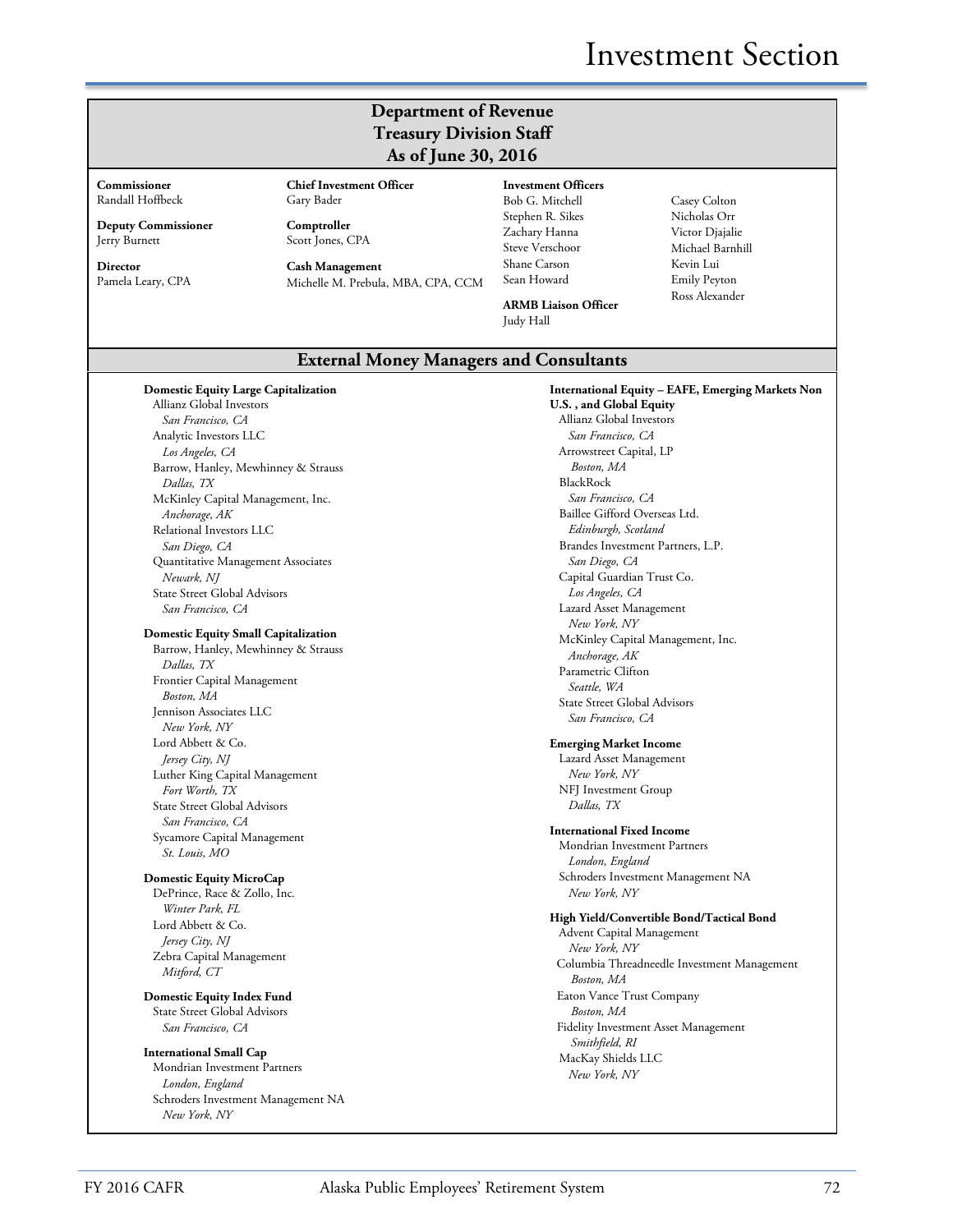| Real Assets - Infrastructure<br><b>Taxable Municipal Bonds</b><br>Brookfield Investment Management<br>Guggenheim Partners LLC<br>Santa Monica, CA<br>Encinitas, CA<br>Western Asset Management Company<br>Industry Funds Management<br>Pasadena, CA<br>New York, NY<br>JP Morgan Asset Management<br>San Francisco, CA<br>Advisory Research<br>Lazard Asset Management<br>St. Louis, MO<br>New York, NY<br>Tortoise Capital Advisors LLC<br>Leawood, KS<br>Real Assets - Farmland and Timber<br>Hancock Agricultural Investment Group<br>Boston, MA<br>Allianz Global Investors<br>UBS AgriVest, LLC<br>New York, NY<br>Hartford, CT<br>Crestline Investors, Inc.<br>Hancock Timber Resource Group<br>Fort Worth, TX<br>Charlotte, NC<br>Global Assets Management Inc.<br>Timberland Investment Resources LLC<br>Los Angeles, CA<br>Brookline, MA<br>KKR<br>New York, NY<br><b>Supplemental Benefits System,</b><br><b>Deferred Compensation Plan and</b><br><b>Defined Contribution Plan</b><br>Abbott Capital Management, L.P.<br>BlackRock<br>New York, NY<br>San Francisco, CA<br>Pathway Capital Management, LLC<br>Allianz Global Investors<br>Irvine, CA<br>San Francisco, CA<br><b>State Street Global Advisors</b><br>Boston, MA<br>LaSalle Investment Management<br>T. Rowe Price Investment Services<br>Chicago, IL<br><i>Baltimore, MD</i><br>Sentinel Real Estate Corporation<br><b>Brandes Investment Partners</b><br>New York, NY<br>San Diego, CA<br>UBS Realty Investors, LLC<br>San Francisco, CA<br><b>Global Master Custodian</b><br>State Street Bank & Trust Co.<br>Boston, MA<br>Almanac Realty Investors<br>Alpharetta, GA<br><b>Investment Consultants</b><br><b>BlackRock Realty</b><br>Callan Associates, Inc.<br>San Francisco, CA<br>Denver, CO<br>Colony Capital<br>The Townsend Group<br>Los Angeles, CA<br>San Francisco, CA<br>Coventry Real Estate Fund II, LLC<br>New York, NY<br><b>Investment Advisory Council</b><br><b>Clarion Partners</b><br>William Jennings<br>New York, NY<br>Colorado Springs, CO<br>J.P. Morgan Investment Management Inc.<br>Jerrold Mitchell<br>New York, NY<br>Wayland, MA<br>Silverpeake Real Estate Partners<br>Robert Shaw<br>New York, NY<br>San Francisco, CA<br>Lowe Hospitality Investment Partners, LLC<br><b>Independent Auditors</b><br>Los Angeles, CA<br>KPMG, LLP<br>Sentinel Real Estate Corporation<br>Anchorage, AK<br>New York, NY<br>Tishman Speyer Properties<br><b>Actuaries</b><br>New York NY<br><b>Buck Consultants</b><br>UBS Realty Investors, LLC<br>Denver, CO<br>Hartford, CT<br>Gabriel Roeder Smith<br>Denver, CO<br>EIG Global Energy Partners |                                                  |  |
|------------------------------------------------------------------------------------------------------------------------------------------------------------------------------------------------------------------------------------------------------------------------------------------------------------------------------------------------------------------------------------------------------------------------------------------------------------------------------------------------------------------------------------------------------------------------------------------------------------------------------------------------------------------------------------------------------------------------------------------------------------------------------------------------------------------------------------------------------------------------------------------------------------------------------------------------------------------------------------------------------------------------------------------------------------------------------------------------------------------------------------------------------------------------------------------------------------------------------------------------------------------------------------------------------------------------------------------------------------------------------------------------------------------------------------------------------------------------------------------------------------------------------------------------------------------------------------------------------------------------------------------------------------------------------------------------------------------------------------------------------------------------------------------------------------------------------------------------------------------------------------------------------------------------------------------------------------------------------------------------------------------------------------------------------------------------------------------------------------------------------------------------------------------------------------------------------------------------------------------------------------------------------------------------------------------------------------------------------------------------------------------------------------------------------------------------------------------------------------------------------------------------------------------------------------------------------------------------------------------------------------------------|--------------------------------------------------|--|
|                                                                                                                                                                                                                                                                                                                                                                                                                                                                                                                                                                                                                                                                                                                                                                                                                                                                                                                                                                                                                                                                                                                                                                                                                                                                                                                                                                                                                                                                                                                                                                                                                                                                                                                                                                                                                                                                                                                                                                                                                                                                                                                                                                                                                                                                                                                                                                                                                                                                                                                                                                                                                                                |                                                  |  |
| <b>Absolute Return</b><br><b>Private Equity</b><br>Real Assets – Commingled Real Estate Funds                                                                                                                                                                                                                                                                                                                                                                                                                                                                                                                                                                                                                                                                                                                                                                                                                                                                                                                                                                                                                                                                                                                                                                                                                                                                                                                                                                                                                                                                                                                                                                                                                                                                                                                                                                                                                                                                                                                                                                                                                                                                                                                                                                                                                                                                                                                                                                                                                                                                                                                                                  |                                                  |  |
|                                                                                                                                                                                                                                                                                                                                                                                                                                                                                                                                                                                                                                                                                                                                                                                                                                                                                                                                                                                                                                                                                                                                                                                                                                                                                                                                                                                                                                                                                                                                                                                                                                                                                                                                                                                                                                                                                                                                                                                                                                                                                                                                                                                                                                                                                                                                                                                                                                                                                                                                                                                                                                                |                                                  |  |
|                                                                                                                                                                                                                                                                                                                                                                                                                                                                                                                                                                                                                                                                                                                                                                                                                                                                                                                                                                                                                                                                                                                                                                                                                                                                                                                                                                                                                                                                                                                                                                                                                                                                                                                                                                                                                                                                                                                                                                                                                                                                                                                                                                                                                                                                                                                                                                                                                                                                                                                                                                                                                                                | <b>Master Limited Partnerships</b>               |  |
|                                                                                                                                                                                                                                                                                                                                                                                                                                                                                                                                                                                                                                                                                                                                                                                                                                                                                                                                                                                                                                                                                                                                                                                                                                                                                                                                                                                                                                                                                                                                                                                                                                                                                                                                                                                                                                                                                                                                                                                                                                                                                                                                                                                                                                                                                                                                                                                                                                                                                                                                                                                                                                                |                                                  |  |
|                                                                                                                                                                                                                                                                                                                                                                                                                                                                                                                                                                                                                                                                                                                                                                                                                                                                                                                                                                                                                                                                                                                                                                                                                                                                                                                                                                                                                                                                                                                                                                                                                                                                                                                                                                                                                                                                                                                                                                                                                                                                                                                                                                                                                                                                                                                                                                                                                                                                                                                                                                                                                                                |                                                  |  |
|                                                                                                                                                                                                                                                                                                                                                                                                                                                                                                                                                                                                                                                                                                                                                                                                                                                                                                                                                                                                                                                                                                                                                                                                                                                                                                                                                                                                                                                                                                                                                                                                                                                                                                                                                                                                                                                                                                                                                                                                                                                                                                                                                                                                                                                                                                                                                                                                                                                                                                                                                                                                                                                |                                                  |  |
|                                                                                                                                                                                                                                                                                                                                                                                                                                                                                                                                                                                                                                                                                                                                                                                                                                                                                                                                                                                                                                                                                                                                                                                                                                                                                                                                                                                                                                                                                                                                                                                                                                                                                                                                                                                                                                                                                                                                                                                                                                                                                                                                                                                                                                                                                                                                                                                                                                                                                                                                                                                                                                                |                                                  |  |
|                                                                                                                                                                                                                                                                                                                                                                                                                                                                                                                                                                                                                                                                                                                                                                                                                                                                                                                                                                                                                                                                                                                                                                                                                                                                                                                                                                                                                                                                                                                                                                                                                                                                                                                                                                                                                                                                                                                                                                                                                                                                                                                                                                                                                                                                                                                                                                                                                                                                                                                                                                                                                                                |                                                  |  |
|                                                                                                                                                                                                                                                                                                                                                                                                                                                                                                                                                                                                                                                                                                                                                                                                                                                                                                                                                                                                                                                                                                                                                                                                                                                                                                                                                                                                                                                                                                                                                                                                                                                                                                                                                                                                                                                                                                                                                                                                                                                                                                                                                                                                                                                                                                                                                                                                                                                                                                                                                                                                                                                |                                                  |  |
|                                                                                                                                                                                                                                                                                                                                                                                                                                                                                                                                                                                                                                                                                                                                                                                                                                                                                                                                                                                                                                                                                                                                                                                                                                                                                                                                                                                                                                                                                                                                                                                                                                                                                                                                                                                                                                                                                                                                                                                                                                                                                                                                                                                                                                                                                                                                                                                                                                                                                                                                                                                                                                                |                                                  |  |
|                                                                                                                                                                                                                                                                                                                                                                                                                                                                                                                                                                                                                                                                                                                                                                                                                                                                                                                                                                                                                                                                                                                                                                                                                                                                                                                                                                                                                                                                                                                                                                                                                                                                                                                                                                                                                                                                                                                                                                                                                                                                                                                                                                                                                                                                                                                                                                                                                                                                                                                                                                                                                                                |                                                  |  |
|                                                                                                                                                                                                                                                                                                                                                                                                                                                                                                                                                                                                                                                                                                                                                                                                                                                                                                                                                                                                                                                                                                                                                                                                                                                                                                                                                                                                                                                                                                                                                                                                                                                                                                                                                                                                                                                                                                                                                                                                                                                                                                                                                                                                                                                                                                                                                                                                                                                                                                                                                                                                                                                |                                                  |  |
|                                                                                                                                                                                                                                                                                                                                                                                                                                                                                                                                                                                                                                                                                                                                                                                                                                                                                                                                                                                                                                                                                                                                                                                                                                                                                                                                                                                                                                                                                                                                                                                                                                                                                                                                                                                                                                                                                                                                                                                                                                                                                                                                                                                                                                                                                                                                                                                                                                                                                                                                                                                                                                                |                                                  |  |
|                                                                                                                                                                                                                                                                                                                                                                                                                                                                                                                                                                                                                                                                                                                                                                                                                                                                                                                                                                                                                                                                                                                                                                                                                                                                                                                                                                                                                                                                                                                                                                                                                                                                                                                                                                                                                                                                                                                                                                                                                                                                                                                                                                                                                                                                                                                                                                                                                                                                                                                                                                                                                                                |                                                  |  |
|                                                                                                                                                                                                                                                                                                                                                                                                                                                                                                                                                                                                                                                                                                                                                                                                                                                                                                                                                                                                                                                                                                                                                                                                                                                                                                                                                                                                                                                                                                                                                                                                                                                                                                                                                                                                                                                                                                                                                                                                                                                                                                                                                                                                                                                                                                                                                                                                                                                                                                                                                                                                                                                |                                                  |  |
|                                                                                                                                                                                                                                                                                                                                                                                                                                                                                                                                                                                                                                                                                                                                                                                                                                                                                                                                                                                                                                                                                                                                                                                                                                                                                                                                                                                                                                                                                                                                                                                                                                                                                                                                                                                                                                                                                                                                                                                                                                                                                                                                                                                                                                                                                                                                                                                                                                                                                                                                                                                                                                                |                                                  |  |
|                                                                                                                                                                                                                                                                                                                                                                                                                                                                                                                                                                                                                                                                                                                                                                                                                                                                                                                                                                                                                                                                                                                                                                                                                                                                                                                                                                                                                                                                                                                                                                                                                                                                                                                                                                                                                                                                                                                                                                                                                                                                                                                                                                                                                                                                                                                                                                                                                                                                                                                                                                                                                                                |                                                  |  |
|                                                                                                                                                                                                                                                                                                                                                                                                                                                                                                                                                                                                                                                                                                                                                                                                                                                                                                                                                                                                                                                                                                                                                                                                                                                                                                                                                                                                                                                                                                                                                                                                                                                                                                                                                                                                                                                                                                                                                                                                                                                                                                                                                                                                                                                                                                                                                                                                                                                                                                                                                                                                                                                |                                                  |  |
|                                                                                                                                                                                                                                                                                                                                                                                                                                                                                                                                                                                                                                                                                                                                                                                                                                                                                                                                                                                                                                                                                                                                                                                                                                                                                                                                                                                                                                                                                                                                                                                                                                                                                                                                                                                                                                                                                                                                                                                                                                                                                                                                                                                                                                                                                                                                                                                                                                                                                                                                                                                                                                                |                                                  |  |
|                                                                                                                                                                                                                                                                                                                                                                                                                                                                                                                                                                                                                                                                                                                                                                                                                                                                                                                                                                                                                                                                                                                                                                                                                                                                                                                                                                                                                                                                                                                                                                                                                                                                                                                                                                                                                                                                                                                                                                                                                                                                                                                                                                                                                                                                                                                                                                                                                                                                                                                                                                                                                                                |                                                  |  |
|                                                                                                                                                                                                                                                                                                                                                                                                                                                                                                                                                                                                                                                                                                                                                                                                                                                                                                                                                                                                                                                                                                                                                                                                                                                                                                                                                                                                                                                                                                                                                                                                                                                                                                                                                                                                                                                                                                                                                                                                                                                                                                                                                                                                                                                                                                                                                                                                                                                                                                                                                                                                                                                |                                                  |  |
|                                                                                                                                                                                                                                                                                                                                                                                                                                                                                                                                                                                                                                                                                                                                                                                                                                                                                                                                                                                                                                                                                                                                                                                                                                                                                                                                                                                                                                                                                                                                                                                                                                                                                                                                                                                                                                                                                                                                                                                                                                                                                                                                                                                                                                                                                                                                                                                                                                                                                                                                                                                                                                                |                                                  |  |
|                                                                                                                                                                                                                                                                                                                                                                                                                                                                                                                                                                                                                                                                                                                                                                                                                                                                                                                                                                                                                                                                                                                                                                                                                                                                                                                                                                                                                                                                                                                                                                                                                                                                                                                                                                                                                                                                                                                                                                                                                                                                                                                                                                                                                                                                                                                                                                                                                                                                                                                                                                                                                                                |                                                  |  |
|                                                                                                                                                                                                                                                                                                                                                                                                                                                                                                                                                                                                                                                                                                                                                                                                                                                                                                                                                                                                                                                                                                                                                                                                                                                                                                                                                                                                                                                                                                                                                                                                                                                                                                                                                                                                                                                                                                                                                                                                                                                                                                                                                                                                                                                                                                                                                                                                                                                                                                                                                                                                                                                |                                                  |  |
|                                                                                                                                                                                                                                                                                                                                                                                                                                                                                                                                                                                                                                                                                                                                                                                                                                                                                                                                                                                                                                                                                                                                                                                                                                                                                                                                                                                                                                                                                                                                                                                                                                                                                                                                                                                                                                                                                                                                                                                                                                                                                                                                                                                                                                                                                                                                                                                                                                                                                                                                                                                                                                                | Real Assets – Real Estate Core Separate Accounts |  |
|                                                                                                                                                                                                                                                                                                                                                                                                                                                                                                                                                                                                                                                                                                                                                                                                                                                                                                                                                                                                                                                                                                                                                                                                                                                                                                                                                                                                                                                                                                                                                                                                                                                                                                                                                                                                                                                                                                                                                                                                                                                                                                                                                                                                                                                                                                                                                                                                                                                                                                                                                                                                                                                |                                                  |  |
|                                                                                                                                                                                                                                                                                                                                                                                                                                                                                                                                                                                                                                                                                                                                                                                                                                                                                                                                                                                                                                                                                                                                                                                                                                                                                                                                                                                                                                                                                                                                                                                                                                                                                                                                                                                                                                                                                                                                                                                                                                                                                                                                                                                                                                                                                                                                                                                                                                                                                                                                                                                                                                                |                                                  |  |
|                                                                                                                                                                                                                                                                                                                                                                                                                                                                                                                                                                                                                                                                                                                                                                                                                                                                                                                                                                                                                                                                                                                                                                                                                                                                                                                                                                                                                                                                                                                                                                                                                                                                                                                                                                                                                                                                                                                                                                                                                                                                                                                                                                                                                                                                                                                                                                                                                                                                                                                                                                                                                                                |                                                  |  |
|                                                                                                                                                                                                                                                                                                                                                                                                                                                                                                                                                                                                                                                                                                                                                                                                                                                                                                                                                                                                                                                                                                                                                                                                                                                                                                                                                                                                                                                                                                                                                                                                                                                                                                                                                                                                                                                                                                                                                                                                                                                                                                                                                                                                                                                                                                                                                                                                                                                                                                                                                                                                                                                |                                                  |  |
|                                                                                                                                                                                                                                                                                                                                                                                                                                                                                                                                                                                                                                                                                                                                                                                                                                                                                                                                                                                                                                                                                                                                                                                                                                                                                                                                                                                                                                                                                                                                                                                                                                                                                                                                                                                                                                                                                                                                                                                                                                                                                                                                                                                                                                                                                                                                                                                                                                                                                                                                                                                                                                                |                                                  |  |
|                                                                                                                                                                                                                                                                                                                                                                                                                                                                                                                                                                                                                                                                                                                                                                                                                                                                                                                                                                                                                                                                                                                                                                                                                                                                                                                                                                                                                                                                                                                                                                                                                                                                                                                                                                                                                                                                                                                                                                                                                                                                                                                                                                                                                                                                                                                                                                                                                                                                                                                                                                                                                                                |                                                  |  |
|                                                                                                                                                                                                                                                                                                                                                                                                                                                                                                                                                                                                                                                                                                                                                                                                                                                                                                                                                                                                                                                                                                                                                                                                                                                                                                                                                                                                                                                                                                                                                                                                                                                                                                                                                                                                                                                                                                                                                                                                                                                                                                                                                                                                                                                                                                                                                                                                                                                                                                                                                                                                                                                |                                                  |  |
|                                                                                                                                                                                                                                                                                                                                                                                                                                                                                                                                                                                                                                                                                                                                                                                                                                                                                                                                                                                                                                                                                                                                                                                                                                                                                                                                                                                                                                                                                                                                                                                                                                                                                                                                                                                                                                                                                                                                                                                                                                                                                                                                                                                                                                                                                                                                                                                                                                                                                                                                                                                                                                                |                                                  |  |
|                                                                                                                                                                                                                                                                                                                                                                                                                                                                                                                                                                                                                                                                                                                                                                                                                                                                                                                                                                                                                                                                                                                                                                                                                                                                                                                                                                                                                                                                                                                                                                                                                                                                                                                                                                                                                                                                                                                                                                                                                                                                                                                                                                                                                                                                                                                                                                                                                                                                                                                                                                                                                                                |                                                  |  |
|                                                                                                                                                                                                                                                                                                                                                                                                                                                                                                                                                                                                                                                                                                                                                                                                                                                                                                                                                                                                                                                                                                                                                                                                                                                                                                                                                                                                                                                                                                                                                                                                                                                                                                                                                                                                                                                                                                                                                                                                                                                                                                                                                                                                                                                                                                                                                                                                                                                                                                                                                                                                                                                |                                                  |  |
|                                                                                                                                                                                                                                                                                                                                                                                                                                                                                                                                                                                                                                                                                                                                                                                                                                                                                                                                                                                                                                                                                                                                                                                                                                                                                                                                                                                                                                                                                                                                                                                                                                                                                                                                                                                                                                                                                                                                                                                                                                                                                                                                                                                                                                                                                                                                                                                                                                                                                                                                                                                                                                                |                                                  |  |
|                                                                                                                                                                                                                                                                                                                                                                                                                                                                                                                                                                                                                                                                                                                                                                                                                                                                                                                                                                                                                                                                                                                                                                                                                                                                                                                                                                                                                                                                                                                                                                                                                                                                                                                                                                                                                                                                                                                                                                                                                                                                                                                                                                                                                                                                                                                                                                                                                                                                                                                                                                                                                                                |                                                  |  |
|                                                                                                                                                                                                                                                                                                                                                                                                                                                                                                                                                                                                                                                                                                                                                                                                                                                                                                                                                                                                                                                                                                                                                                                                                                                                                                                                                                                                                                                                                                                                                                                                                                                                                                                                                                                                                                                                                                                                                                                                                                                                                                                                                                                                                                                                                                                                                                                                                                                                                                                                                                                                                                                |                                                  |  |
|                                                                                                                                                                                                                                                                                                                                                                                                                                                                                                                                                                                                                                                                                                                                                                                                                                                                                                                                                                                                                                                                                                                                                                                                                                                                                                                                                                                                                                                                                                                                                                                                                                                                                                                                                                                                                                                                                                                                                                                                                                                                                                                                                                                                                                                                                                                                                                                                                                                                                                                                                                                                                                                |                                                  |  |
|                                                                                                                                                                                                                                                                                                                                                                                                                                                                                                                                                                                                                                                                                                                                                                                                                                                                                                                                                                                                                                                                                                                                                                                                                                                                                                                                                                                                                                                                                                                                                                                                                                                                                                                                                                                                                                                                                                                                                                                                                                                                                                                                                                                                                                                                                                                                                                                                                                                                                                                                                                                                                                                |                                                  |  |
|                                                                                                                                                                                                                                                                                                                                                                                                                                                                                                                                                                                                                                                                                                                                                                                                                                                                                                                                                                                                                                                                                                                                                                                                                                                                                                                                                                                                                                                                                                                                                                                                                                                                                                                                                                                                                                                                                                                                                                                                                                                                                                                                                                                                                                                                                                                                                                                                                                                                                                                                                                                                                                                |                                                  |  |
|                                                                                                                                                                                                                                                                                                                                                                                                                                                                                                                                                                                                                                                                                                                                                                                                                                                                                                                                                                                                                                                                                                                                                                                                                                                                                                                                                                                                                                                                                                                                                                                                                                                                                                                                                                                                                                                                                                                                                                                                                                                                                                                                                                                                                                                                                                                                                                                                                                                                                                                                                                                                                                                |                                                  |  |
|                                                                                                                                                                                                                                                                                                                                                                                                                                                                                                                                                                                                                                                                                                                                                                                                                                                                                                                                                                                                                                                                                                                                                                                                                                                                                                                                                                                                                                                                                                                                                                                                                                                                                                                                                                                                                                                                                                                                                                                                                                                                                                                                                                                                                                                                                                                                                                                                                                                                                                                                                                                                                                                |                                                  |  |
|                                                                                                                                                                                                                                                                                                                                                                                                                                                                                                                                                                                                                                                                                                                                                                                                                                                                                                                                                                                                                                                                                                                                                                                                                                                                                                                                                                                                                                                                                                                                                                                                                                                                                                                                                                                                                                                                                                                                                                                                                                                                                                                                                                                                                                                                                                                                                                                                                                                                                                                                                                                                                                                |                                                  |  |
|                                                                                                                                                                                                                                                                                                                                                                                                                                                                                                                                                                                                                                                                                                                                                                                                                                                                                                                                                                                                                                                                                                                                                                                                                                                                                                                                                                                                                                                                                                                                                                                                                                                                                                                                                                                                                                                                                                                                                                                                                                                                                                                                                                                                                                                                                                                                                                                                                                                                                                                                                                                                                                                |                                                  |  |
|                                                                                                                                                                                                                                                                                                                                                                                                                                                                                                                                                                                                                                                                                                                                                                                                                                                                                                                                                                                                                                                                                                                                                                                                                                                                                                                                                                                                                                                                                                                                                                                                                                                                                                                                                                                                                                                                                                                                                                                                                                                                                                                                                                                                                                                                                                                                                                                                                                                                                                                                                                                                                                                |                                                  |  |
|                                                                                                                                                                                                                                                                                                                                                                                                                                                                                                                                                                                                                                                                                                                                                                                                                                                                                                                                                                                                                                                                                                                                                                                                                                                                                                                                                                                                                                                                                                                                                                                                                                                                                                                                                                                                                                                                                                                                                                                                                                                                                                                                                                                                                                                                                                                                                                                                                                                                                                                                                                                                                                                |                                                  |  |
|                                                                                                                                                                                                                                                                                                                                                                                                                                                                                                                                                                                                                                                                                                                                                                                                                                                                                                                                                                                                                                                                                                                                                                                                                                                                                                                                                                                                                                                                                                                                                                                                                                                                                                                                                                                                                                                                                                                                                                                                                                                                                                                                                                                                                                                                                                                                                                                                                                                                                                                                                                                                                                                |                                                  |  |
|                                                                                                                                                                                                                                                                                                                                                                                                                                                                                                                                                                                                                                                                                                                                                                                                                                                                                                                                                                                                                                                                                                                                                                                                                                                                                                                                                                                                                                                                                                                                                                                                                                                                                                                                                                                                                                                                                                                                                                                                                                                                                                                                                                                                                                                                                                                                                                                                                                                                                                                                                                                                                                                |                                                  |  |
|                                                                                                                                                                                                                                                                                                                                                                                                                                                                                                                                                                                                                                                                                                                                                                                                                                                                                                                                                                                                                                                                                                                                                                                                                                                                                                                                                                                                                                                                                                                                                                                                                                                                                                                                                                                                                                                                                                                                                                                                                                                                                                                                                                                                                                                                                                                                                                                                                                                                                                                                                                                                                                                |                                                  |  |
|                                                                                                                                                                                                                                                                                                                                                                                                                                                                                                                                                                                                                                                                                                                                                                                                                                                                                                                                                                                                                                                                                                                                                                                                                                                                                                                                                                                                                                                                                                                                                                                                                                                                                                                                                                                                                                                                                                                                                                                                                                                                                                                                                                                                                                                                                                                                                                                                                                                                                                                                                                                                                                                |                                                  |  |
|                                                                                                                                                                                                                                                                                                                                                                                                                                                                                                                                                                                                                                                                                                                                                                                                                                                                                                                                                                                                                                                                                                                                                                                                                                                                                                                                                                                                                                                                                                                                                                                                                                                                                                                                                                                                                                                                                                                                                                                                                                                                                                                                                                                                                                                                                                                                                                                                                                                                                                                                                                                                                                                |                                                  |  |
|                                                                                                                                                                                                                                                                                                                                                                                                                                                                                                                                                                                                                                                                                                                                                                                                                                                                                                                                                                                                                                                                                                                                                                                                                                                                                                                                                                                                                                                                                                                                                                                                                                                                                                                                                                                                                                                                                                                                                                                                                                                                                                                                                                                                                                                                                                                                                                                                                                                                                                                                                                                                                                                |                                                  |  |
|                                                                                                                                                                                                                                                                                                                                                                                                                                                                                                                                                                                                                                                                                                                                                                                                                                                                                                                                                                                                                                                                                                                                                                                                                                                                                                                                                                                                                                                                                                                                                                                                                                                                                                                                                                                                                                                                                                                                                                                                                                                                                                                                                                                                                                                                                                                                                                                                                                                                                                                                                                                                                                                |                                                  |  |
|                                                                                                                                                                                                                                                                                                                                                                                                                                                                                                                                                                                                                                                                                                                                                                                                                                                                                                                                                                                                                                                                                                                                                                                                                                                                                                                                                                                                                                                                                                                                                                                                                                                                                                                                                                                                                                                                                                                                                                                                                                                                                                                                                                                                                                                                                                                                                                                                                                                                                                                                                                                                                                                |                                                  |  |
|                                                                                                                                                                                                                                                                                                                                                                                                                                                                                                                                                                                                                                                                                                                                                                                                                                                                                                                                                                                                                                                                                                                                                                                                                                                                                                                                                                                                                                                                                                                                                                                                                                                                                                                                                                                                                                                                                                                                                                                                                                                                                                                                                                                                                                                                                                                                                                                                                                                                                                                                                                                                                                                | <b>Real Assets - Energy</b>                      |  |
| Washington, DC                                                                                                                                                                                                                                                                                                                                                                                                                                                                                                                                                                                                                                                                                                                                                                                                                                                                                                                                                                                                                                                                                                                                                                                                                                                                                                                                                                                                                                                                                                                                                                                                                                                                                                                                                                                                                                                                                                                                                                                                                                                                                                                                                                                                                                                                                                                                                                                                                                                                                                                                                                                                                                 |                                                  |  |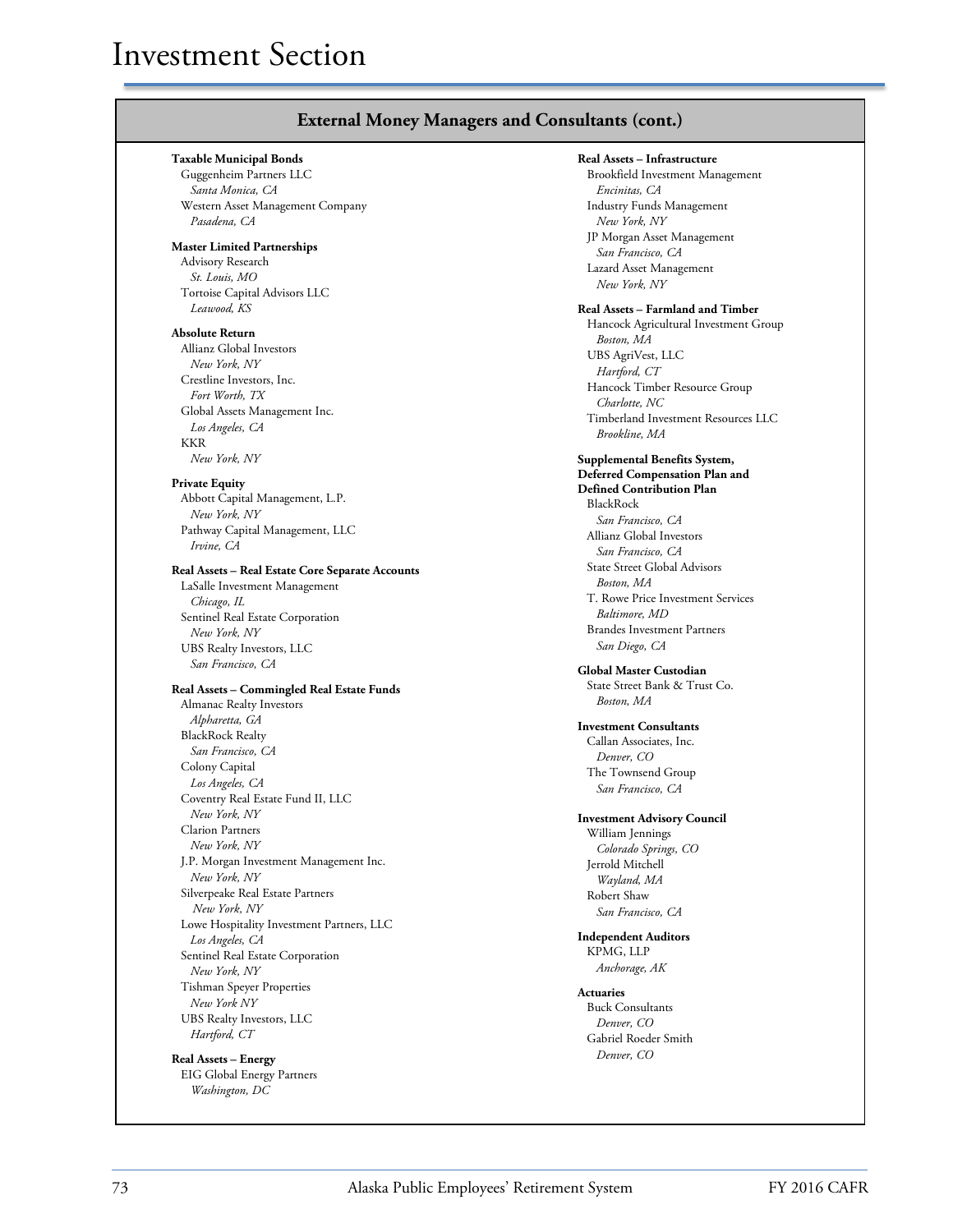# **Public Employees' Retirement System Investment Report**

### **INVESTMENTS**

The investment goals of the State of Alaska Public Employees' Retirement System (PERS) are the long term return and sustainability of the pension funds under management. Annually, the Alaska Retirement Management Board (ARMB) sets its asset allocation strategy in order to reflect changes in the marketplace while still retaining an expected optimal risk/return level within the set constraints and objectives of the ARMB.

The ARMB categorizes its investments into eight asset classes: domestic equities, global equities ex-U.S., alternative equity strategies, private equity, real assets, fixed income, absolute return, and cash equivalents. The performance of each asset class is compared with a benchmark comprised of one or more market indices. The performance for the total portfolio is compared with its policy portfolio, determined by calculating the weighted performance of the underlying asset class benchmarks at the portfolio's target asset allocation. The asset class benchmarks are illustrated below:

| <b>Asset Class</b>              | <b>Benchmark</b>                                       |
|---------------------------------|--------------------------------------------------------|
| Domestic Equity                 | Russell 3000 Index                                     |
| Global Equities Ex-U.S.         | MSCI All Country World Ex-U.S. Index                   |
| Alternative Equities Strategies | 50% S&P 500 Index                                      |
|                                 | 30% CBOE Buy Write Index                               |
|                                 | 20% Bank of America Yield Alternative Index            |
| Private Equity                  | 1/3 S&P 500 Index                                      |
|                                 | 1/3 Russell 2000 Index                                 |
|                                 | 1/3 MSCI EAFE Index                                    |
| <b>Real Assets</b>              | 50% NCREIF Property Index                              |
|                                 | 15% Barclays TIPS Index                                |
|                                 | 10% NCREIF Farmland Index                              |
|                                 | 10% NCREIF Timberland Index                            |
|                                 | 5% FTSE NAREIT All Equity REIT Index                   |
|                                 | 10% S&P Global Infrastructure                          |
| <b>Fixed Income</b>             | 80% Barclays Intermediate Treasury Index               |
|                                 | 10% Bank of America Merrill Lynch US High Yield Master |
|                                 | <b>II</b> Constrained Index                            |
|                                 | 7% Citigroup World Gov. Bond Ex-U.S. Index             |
|                                 | 3% JP Morgan Global Bond Index - Emerging Markets      |
|                                 | Global Diversified Index                               |
| Absolute Return                 | 91 Day Treasury Bill + 5%                              |
| Cash Equivalents                | 91 Day Treasury Bill                                   |

The target asset allocation is determined by the ARMB, utilizing capital market assumptions provided by its independent general investment consultant, Callan Associates. During the 2016 fiscal year, the ARMB's target asset allocation was 26% domestic equities, 25% global equities ex-U.S., 3% alternative equity strategies, 9% private equity, 17% real assets, 12% fixed income, 5% absolute return, and 3% cash equivalents. The target asset allocation is expected to generate a return of 7.2% with a standard deviation of 15.3%.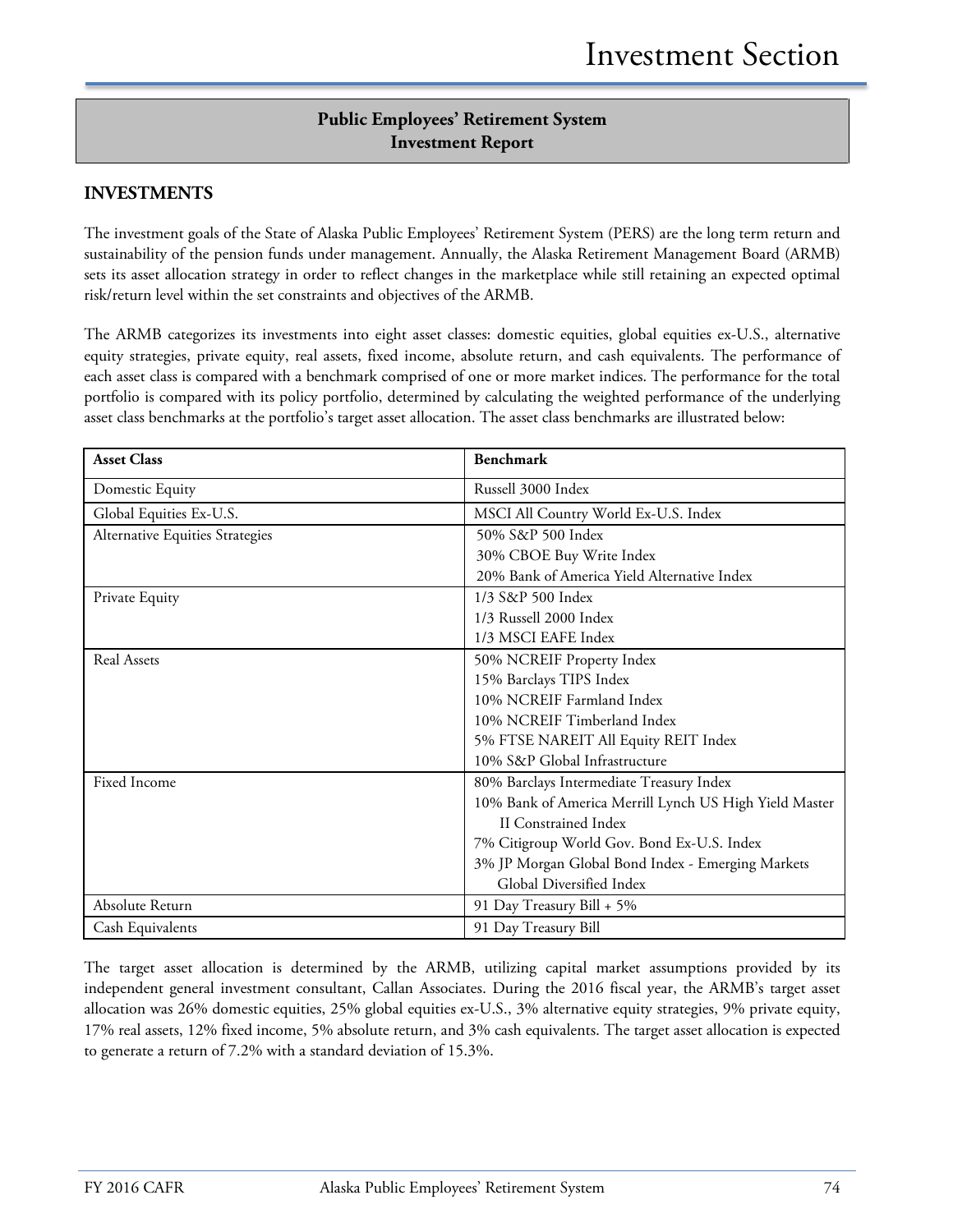| <b>Public Employees' Retirement System</b><br><b>Schedule of Investment Results</b><br><b>Fiscal Years Ended June 30</b> |                    |                |                |                  |                    |                |                  |
|--------------------------------------------------------------------------------------------------------------------------|--------------------|----------------|----------------|------------------|--------------------|----------------|------------------|
|                                                                                                                          |                    |                |                |                  |                    | Annualized     |                  |
|                                                                                                                          | 2012               | 2013           | 2014           | 2015             | 2016               | 3 Year         | 5 Year           |
| <b>Total Fund</b><br><b>PERS</b><br>Actuarial Earnings Rate                                                              | 0.46%<br>8.00      | 12.50%<br>8.00 | 18.56%<br>8.00 | 3.29%<br>8.00    | $(0.36\%)$<br>8.00 | 6.86%<br>8.00  | $6.64\%$<br>8.00 |
| <b>U.S. Common Stock Returns</b><br><b>PERS Domestic Equities</b><br>Custom Composite Index                              | 1.80<br>3.84       | 21.23<br>21.46 | 25.81<br>25.22 | 7.84<br>7.29     | 0.58<br>2.14       | 10.92<br>11.13 | 10.99<br>11.60   |
| <b>Fixed Income</b><br><b>PERS</b><br>Custom Composite Index                                                             | 4.90<br>5.08       | 0.57<br>(0.04) | 5.14<br>3.31   | (0.74)<br>0.41   | 5.15<br>4.79       | 3.15<br>2.82   | 2.97<br>2.69     |
| <b>Real Assets</b><br><b>PERS</b><br>Custom Composite Index                                                              | 10.46<br>11.41     | 10.47<br>8.35  | 13.28<br>10.98 | 3.70<br>7.99     | 4.76<br>8.87       | 7.16<br>9.27   | 8.47<br>9.51     |
| <b>International Stock Returns</b><br>PERS International Equities<br>MSCI ACWI ex-US                                     | (13.67)<br>(14.15) | 15.01<br>14.14 | 23.43<br>22.27 | (3.32)<br>(4.85) | (9.15)<br>(9.80)   | 2.73<br>1.62   | 1.48<br>0.56     |
| <b>Private Equity</b><br><b>PERS</b><br>Custom Composite Index                                                           | 9.44<br>(3.61)     | 11.61<br>21.24 | 24.19<br>24.01 | 13.77<br>3.33    | 4.71<br>(4.41)     | 13.95<br>7.00  | 12.56<br>7.44    |
| <b>Absolute Return</b><br><b>PERS</b><br>3-month Treasury Bill +5%                                                       | (2.05)<br>5.06     | 8.41<br>5.11   | 6.51<br>5.05   | 9.24<br>5.02     | (3.09)<br>5.19     | 4.08<br>5.09   | 3.67<br>5.09     |
| <b>Alternative Equity</b><br><b>PERS</b><br>Custom Composite Index                                                       |                    |                | 22.36<br>18.70 | (0.89)<br>4.26   | 3.41<br>2.09       | 7.84<br>8.11   |                  |
| <b>Cash Equivalents</b><br><b>PERS</b><br>3-month Treasury Bill                                                          | 0.44<br>0.06       | 0.25<br>0.11   | 0.27<br>0.05   | 0.28<br>0.02     | 0.55<br>0.19       | 0.36<br>0.09   | 0.36<br>0.09     |

MSCI ACWI =Morgan Stanley Capital International All Country World Index

Returns for periods longer than one year are reported on an annualized basis.

Basis of calculation: Time-Weighed rate of return based on the market rate of return.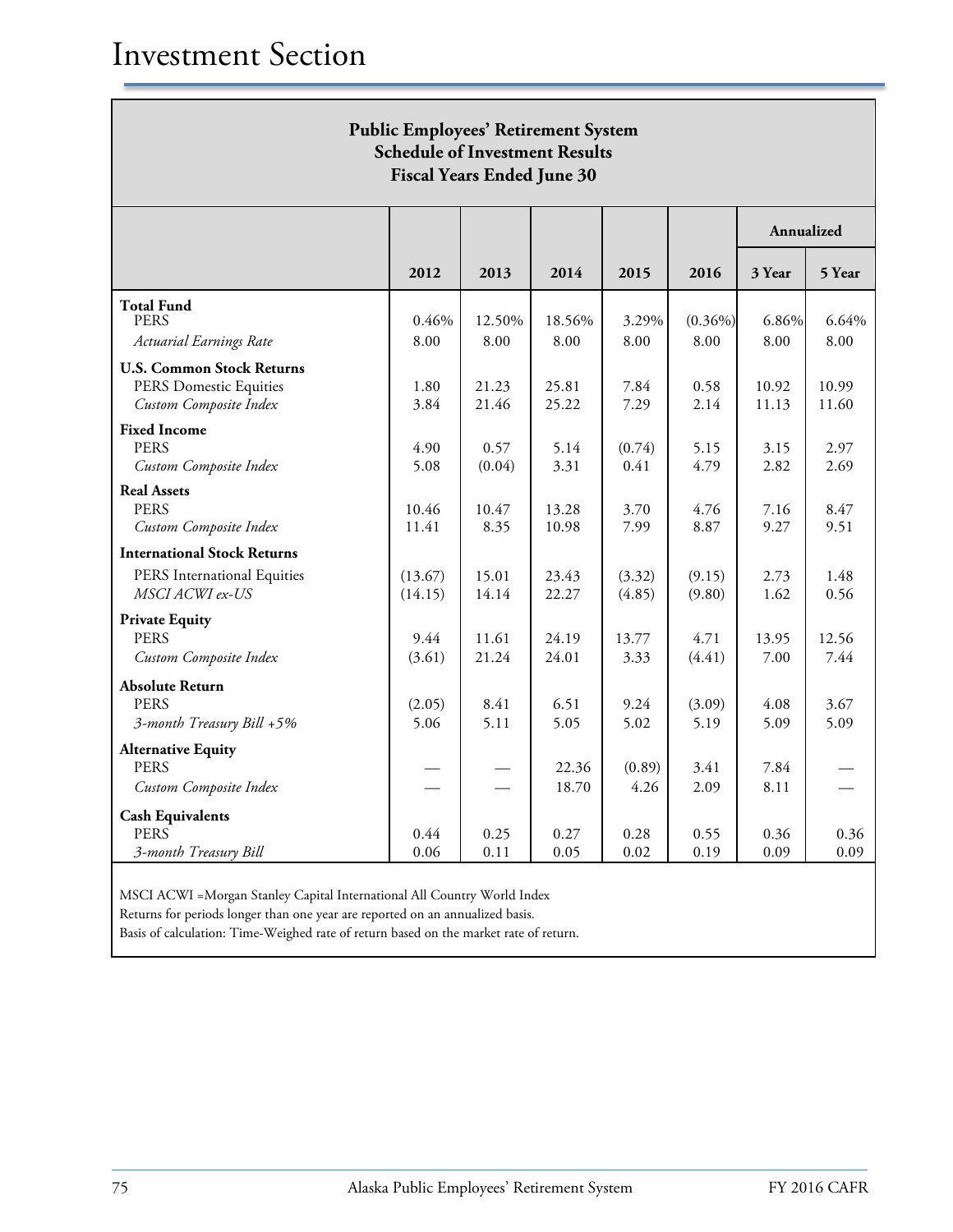# **Public Employees' Retirement System Asset Allocation June 30, 2016**







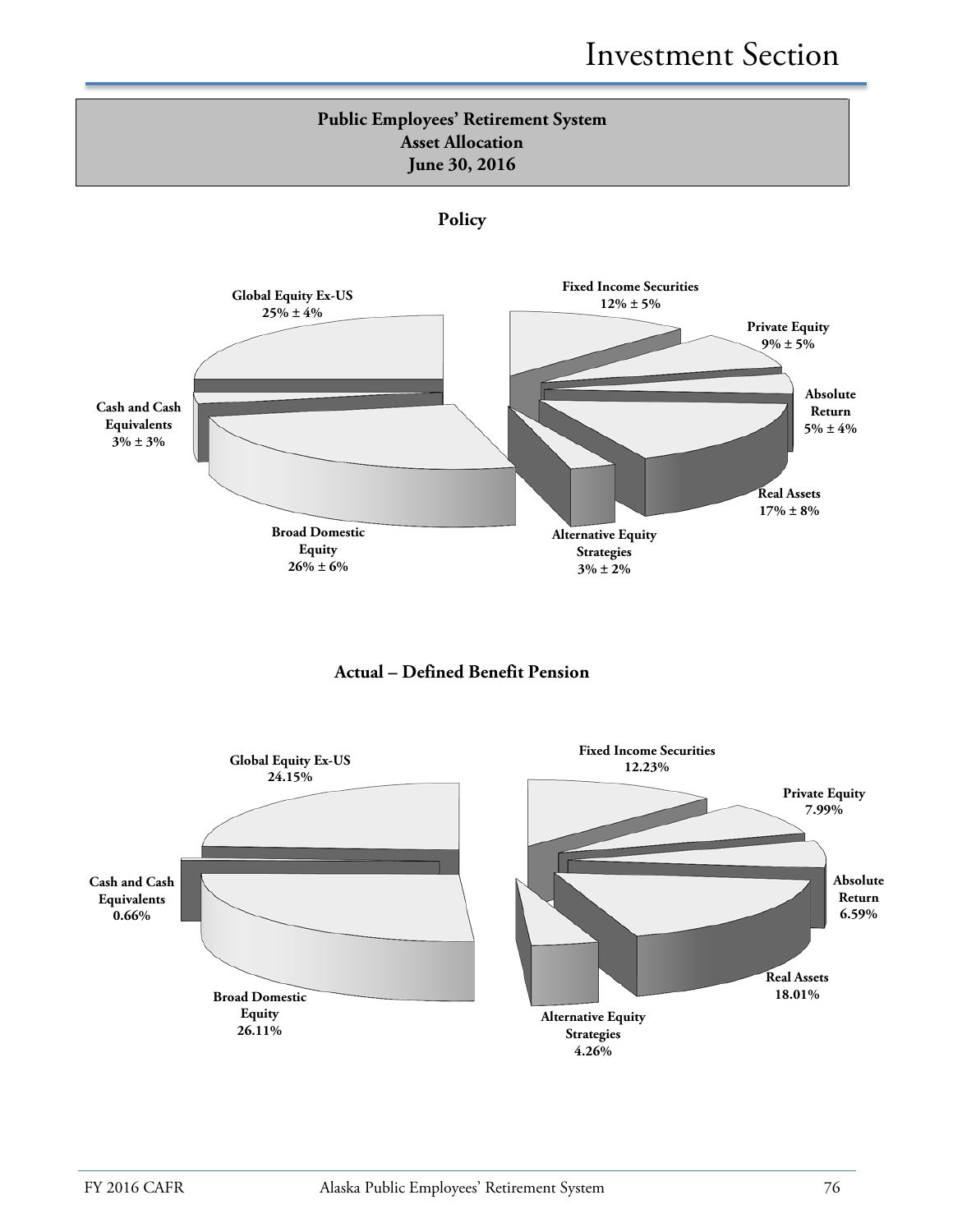# **Public Employees' Retirement System Asset Allocation June 30, 2016**





**Actual – Defined Benefit Alaska Retiree Healthcare Trust**

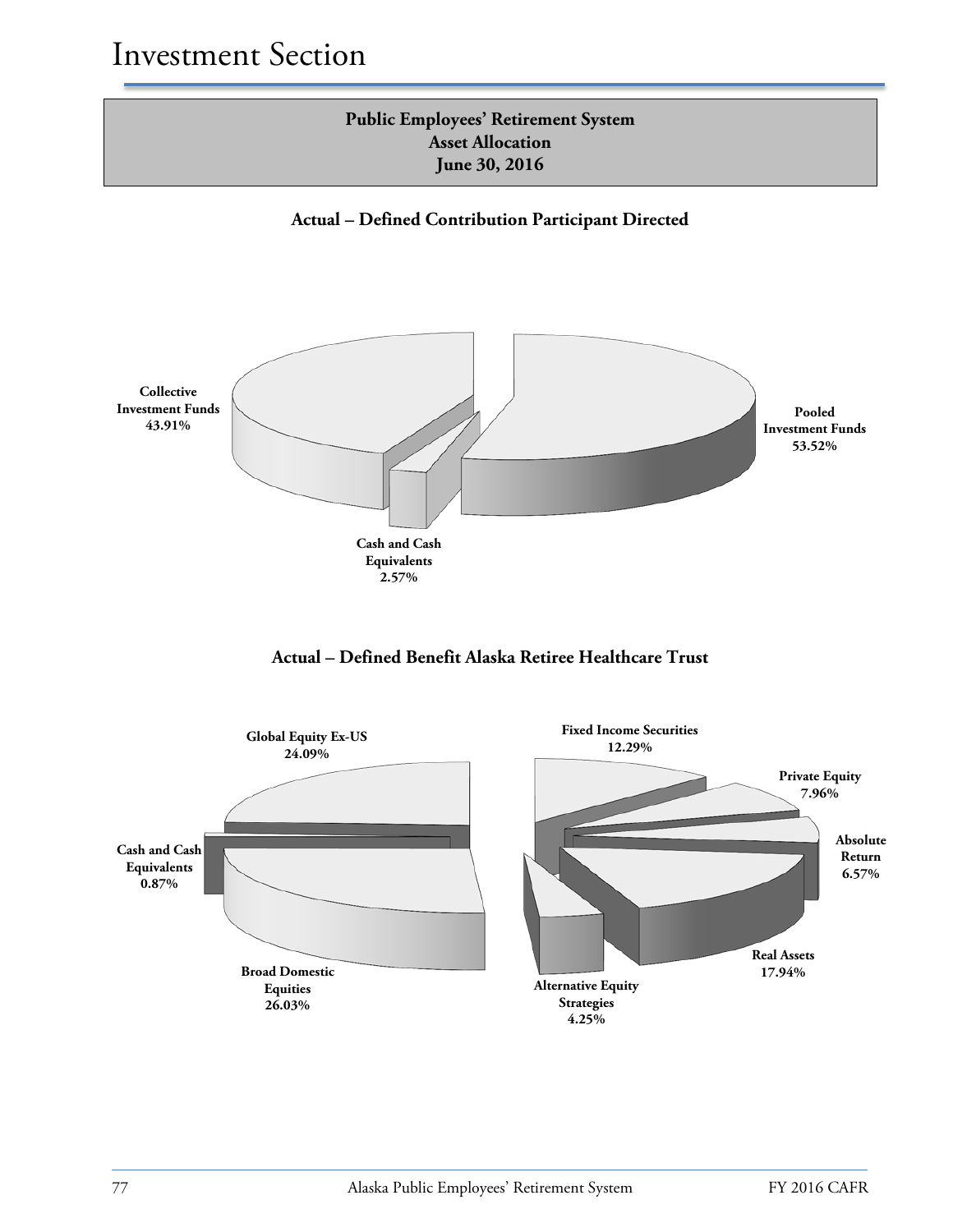

#### **Actual — Health Reimbursement Arrangement**





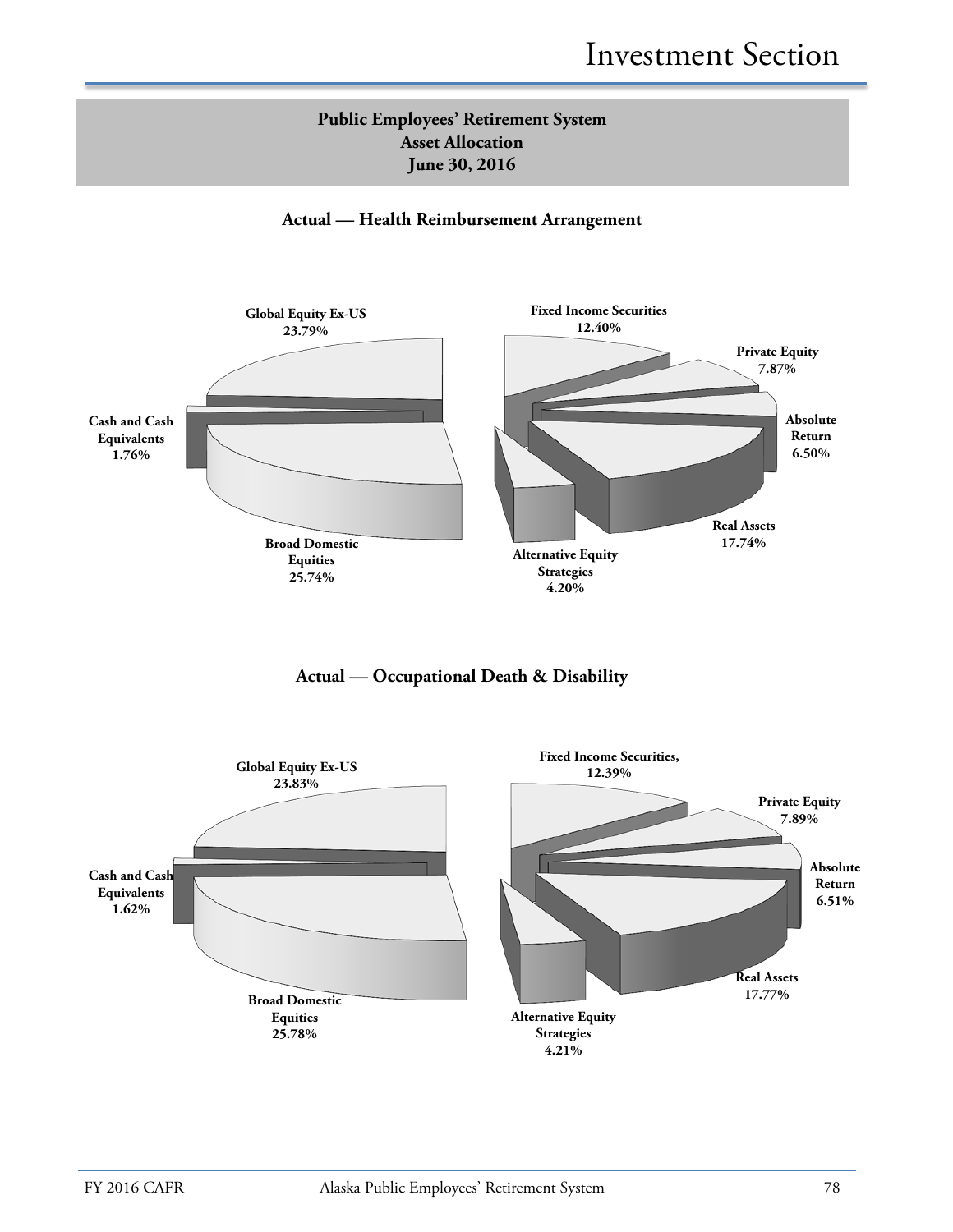# **Public Employees' Retirement System Asset Allocation June 30, 2016**

**Actual — Retiree Medical Plan**

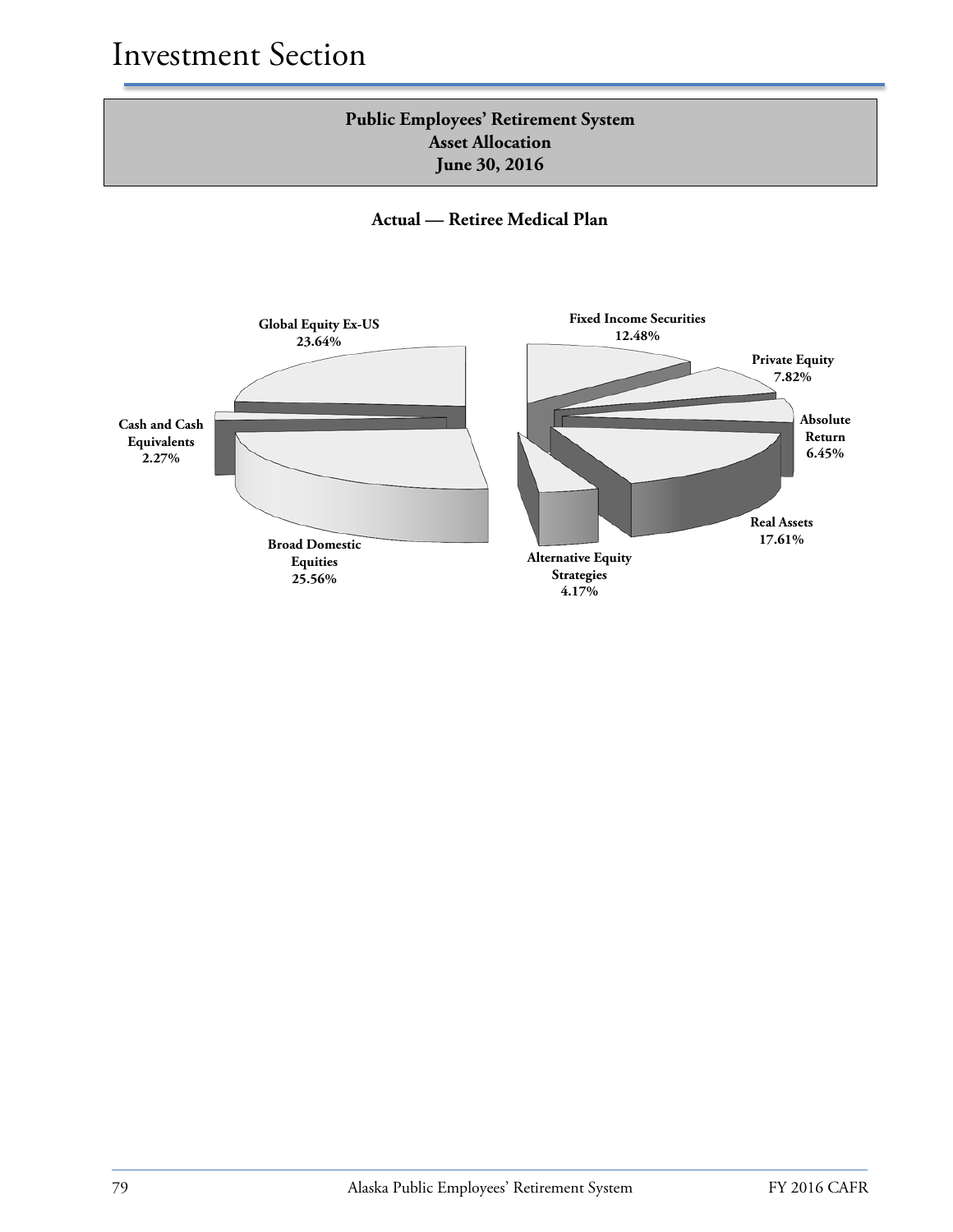# **Alaska Retirement Management Board Top Ten Holdings by Asset Type June 30, 2016**

Invested assets under the fiduciary responsibility of the Alaska Retirement Management Board (ARMB) have been commingled in various investment pools to minimize costs and maximize returns. Treasury Division has created twenty-six different mutual fund-like pools to accomplish the investment asset allocation policies of the ARMB. Using investment pools increases investment efficiency in three ways. First, combining individual funds' cash inflows and outflows to offset each other reduces the amount of cash on hand needed to support daily operations. Second, pooling investments significantly reduces accounting, budgeting, and administrative costs. Finally, the ARMB can achieve economies of scale by making available investment options that could not otherwise be practically provided for smaller retirement funds. Below are the ten largest fixed income and equity holdings.

#### **Fixed Income**

| Rank           | <b>Largest Fixed Income Holdings</b> | <b>Fair Value</b> | Par Value     |
|----------------|--------------------------------------|-------------------|---------------|
|                | US Treasury 1.25% 2/29/2020          | \$102,679,868     | \$101,170,206 |
| 2              | US Treasury 2.125% 5/15/2025         | 61,539,657        | 58,260,246    |
| 3              | US Treasury 2.625% 11/15/2020        | 54,134,852        | 50,526,926    |
| $\overline{4}$ | US Treasury 1.75% 9/30/2019          | 37,104,644        | 35,978,900    |
| 5              | US Treasury 1.5% 5/31/2020           | 35,923,229        | 35,105,928    |
| 6              | US Treasury 0.0% 8/15/2019           | 31,745,086        | 32,543,975    |
| 7              | US Treasury 1.625% 7/31/2020         | 30,527,550        | 29,686,819    |
| 8              | US Treasury 1.375% 8/31/2020         | 28,291,063        | 27,782,095    |
| 9              | US Treasury 1.25% 1/31/2020          | 28,241,447        | 27,834,808    |
| 10             | US Treasury 0.875% 12/31/2016        | 23,259,948        | 23,206,387    |

#### **Equities**

| Rank | <b>Largest Equity Holdings</b> | <b>Fair Value</b> |
|------|--------------------------------|-------------------|
| 1    | Apple Inc.                     | \$91,303,237      |
| 2    | Microsoft Corp.                | 75,137,721        |
| 3    | Johnson & Johnson              | 65,542,579        |
| 4    | Exxon Mobil Corp.              | 63,813,281        |
| 5    | Verizon Communications Inc.    | 52,033,806        |
| 6    | Pfizer Inc.                    | 51, 572, 252      |
| 7    | Amazon.com Inc.                | 45,390,100        |
| 8    | Procter & Gamble Co./The       | 44,853,496        |
| 9    | $AT&T$ Inc.                    | 44,564,247        |
| 10   | Facebook Inc.                  | 43,948,034        |

Additional investment information may be obtained from the Department of Revenue, Treasury Division, P.O. Box 110405, Juneau, Alaska 99811-0405.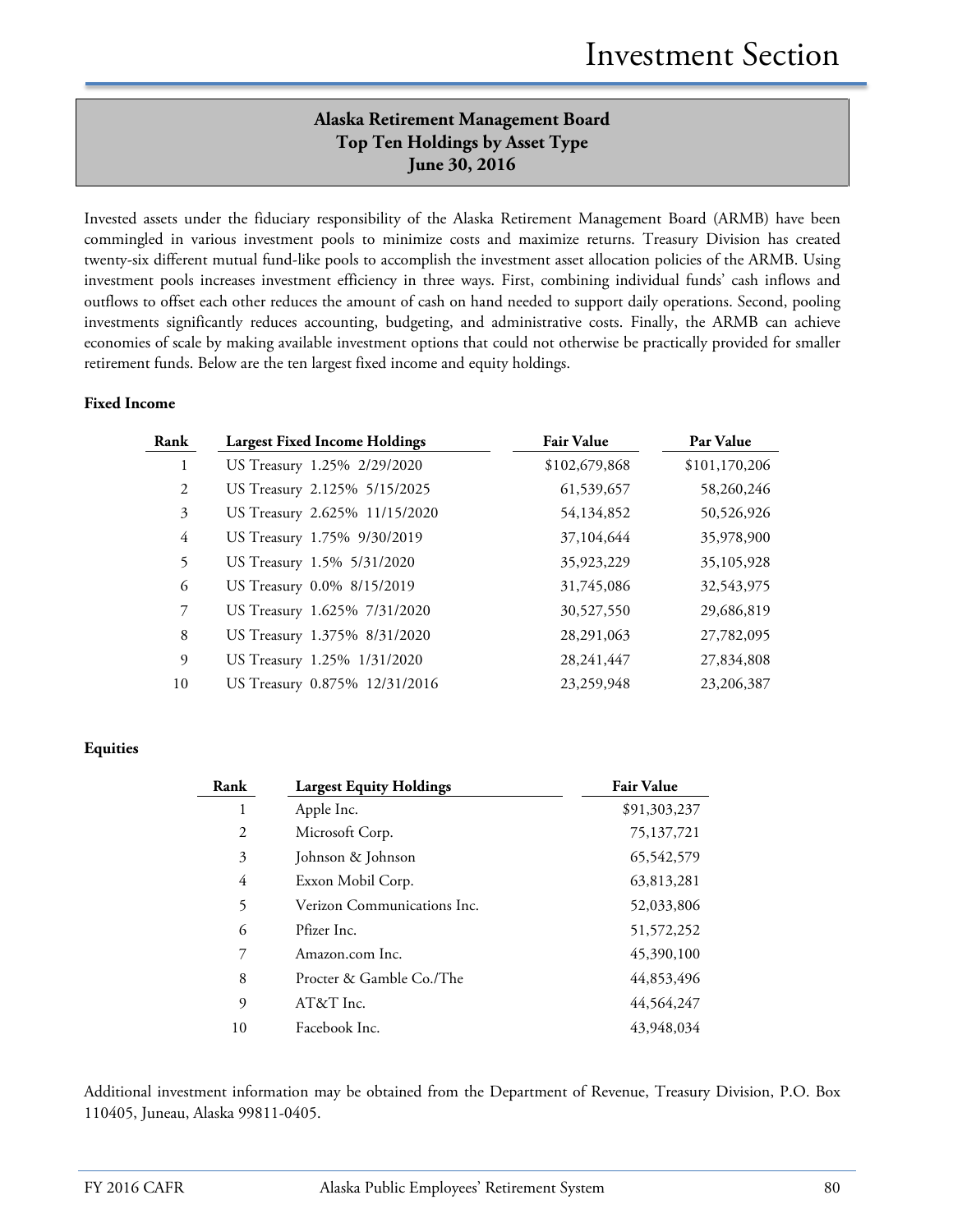# **Public Employees' Retirement System Schedule of Investment Management Fees Year Ended June 30, 2016**

|                                                                            | Total Fair Value            | Fees                 |
|----------------------------------------------------------------------------|-----------------------------|----------------------|
| <b>Fixed Income</b>                                                        |                             |                      |
| <b>Municipal Bond Pool</b>                                                 | \$<br>88,348,746            | \$<br>171,825        |
| Guggenheim Partners<br>Western Asset Management                            | 84,705,510                  | 183,471              |
| Total Municipal Bond Pool                                                  | 173,054,256                 | 355,296              |
| High Yield Pool                                                            |                             |                      |
| Mackay Shields, LLC                                                        | 147,375,435                 | 1,036,359            |
| Eaton Vance High Yield<br>Columbia Threadneedle                            | 140,847,518<br>142,039,966  | 297,847              |
| Total High Yield                                                           | 430,262,919                 | 212,543<br>1,546,749 |
| <b>Emerging Debt Pool</b>                                                  |                             |                      |
| Lazard Emerging Income                                                     | 104,249,120                 | 762,903              |
| <b>Alternative Fixed Income</b>                                            |                             |                      |
| Pyramis Global Advisors                                                    | 85,317,600                  | 283,528              |
| <b>International Fixed Income</b><br>Mondrian Investment Partners          | 243,305,669                 |                      |
| Broad Domestic Equity Pools                                                |                             | 963,173              |
| Allianz Global Investors                                                   | 230,784,510                 | 692,817              |
| Barrow, Hanley, Mewhinney & Strauss, INC (LC)                              | 220,466,665                 | 798,955              |
| Barrow, Hanley, Mewhinney & Strauss, INC (SC)                              | 56,365,988                  | 314,232              |
| DePrince, Race & Zollo Inc.-Micro Cap<br>Fidelity (FIAM) Small Company     | 51,206,113<br>132,483,045   | 487,070<br>192,730   |
| Frontier Capital Management                                                | 59,757,909                  | 500,959              |
| Jennison Associates LLC                                                    | 55,545,570                  | 459,188              |
| Lazard Asset Management                                                    | 234,316,885                 | 612,586              |
| Lord Abbett & Co. (Micro)                                                  | 50,442,529                  | 518,652              |
| Lord Abbett & Co. (SC)<br>Luther King Cap. Management                      | 47,603,332<br>52,659,558    | 380,110              |
| McKinley Capital                                                           | 225,876,227                 | 290,600<br>776,479   |
| Quantitative Management Associates                                         | 216,361,091                 | 598,656              |
| SSgA Future Small Cap                                                      | 7,609,826                   | 7,358                |
| SSgA Futures Large Cap                                                     | 9,951,596                   | 9,448                |
| SSgA Russell 1000 Growth                                                   | 692,787,177                 | 80,825               |
| SSgA Russell 1000 Value<br>SSgA Russell 200                                | 635,778,268<br>540,773,170  | 85,756<br>56,827     |
| SSgA Russell 2000 Growth                                                   | 11,789,956                  | 5,892                |
| SSgA Russell 2000 Value                                                    | 20,709,488                  | 10,782               |
| SSgA Volatility - Russell 1000                                             | 58,221,188                  | 52,788               |
| SSgA Volatility - Russell 2000                                             | 38,904,609                  | 39,993               |
| Sycamore Capital Management<br>*<br>Zebra Capital Management               | 65,715,246<br>48,398,020    | 510,954<br>269,910   |
| <b>Total Domestic Equities</b>                                             | 3,764,507,966               | 7,753,567            |
| Global Equity Ex-U.S.                                                      |                             |                      |
| Allianz Global Investors                                                   | 162,667,356                 | 801,158              |
| Arrow Street Capital<br><b>Baillie Gifford Overseas Limited</b>            | 193,660,876                 | 803,731              |
| Blackrock ACWI Ex-US IMI                                                   | 241,941,466<br>505,483,614  | 925,952<br>227,822   |
| <b>Brandes Investment Partners</b>                                         | 438,115,115                 | 2,136,732            |
| Capital Guardian Trust Co.                                                 | 445,504,620                 | 1,727,203            |
| Lazard Freres                                                              | 225,570,242                 | 428,319              |
| McKinley Capital Mgmt.<br>Mondrian Investment Partners                     | 321,614,858<br>101,726,234  | 1,557,607<br>731,404 |
| Schroder Investment Management                                             | 104,888,583                 | 846,241              |
| State Street Global Advisors                                               | 507,725,844                 | 305,755              |
| Total International Equities                                               | 3,248,898,808               | 10,491,924           |
| <b>Alternative Equity Strategies</b>                                       |                             |                      |
| <b>Alternative Equity Pool</b>                                             |                             | 260,336              |
| Analytic SSgA Account<br>*<br>Quantitative Management Associates MPS       | 201,156,906<br>132,854,106  | 324,249              |
| $***$<br>Relational Investors, LLC                                         | 717,640                     |                      |
| <b>Total Alternative Equity</b>                                            | 334,728,652                 | 584,585              |
| <b>Convertible Bond Pool</b>                                               |                             |                      |
| *<br><b>Advent Capital</b>                                                 | 130,706,112                 | 768,859              |
| <b>Private Equity Pool</b><br>*<br>Abbott Capital Management               | 511,065,558                 | 1,311,819            |
| **<br>Angelo Gordon & Co.                                                  | 2,338,712                   | 55,937               |
| $***$<br>BlumCapital Partners-Strategic                                    |                             | 9,375                |
| $***$<br>Glendon Opportunities                                             | 15,215,806                  | 289,858              |
| **<br><b>Lexington Partners</b>                                            | 32,801,042                  | 953,266              |
| **<br>Merit Capital Partners<br>$***$                                      | 12,216,608                  | 102,636              |
| Neuberger Berman Secondary Opportunities<br>$***$<br>New Mountain Partners | 14,373,102<br>8,358,507     | 414,992<br>225,327   |
| $***$<br>NGP XI                                                            | 6,450,307                   | 405,406              |
| **<br>Onex Partners                                                        | 13,861,926                  | 67,518               |
| Pathway Capital Management                                                 | 543,972,751                 | 1,694,215            |
| **<br>Resolute                                                             | 5,023,203                   | 185,507              |
| $***$<br>Warburg Pincus<br><b>Total Private Equities</b>                   | 31,896,004<br>1,197,573,526 | 464,865<br>6,180,721 |
|                                                                            |                             |                      |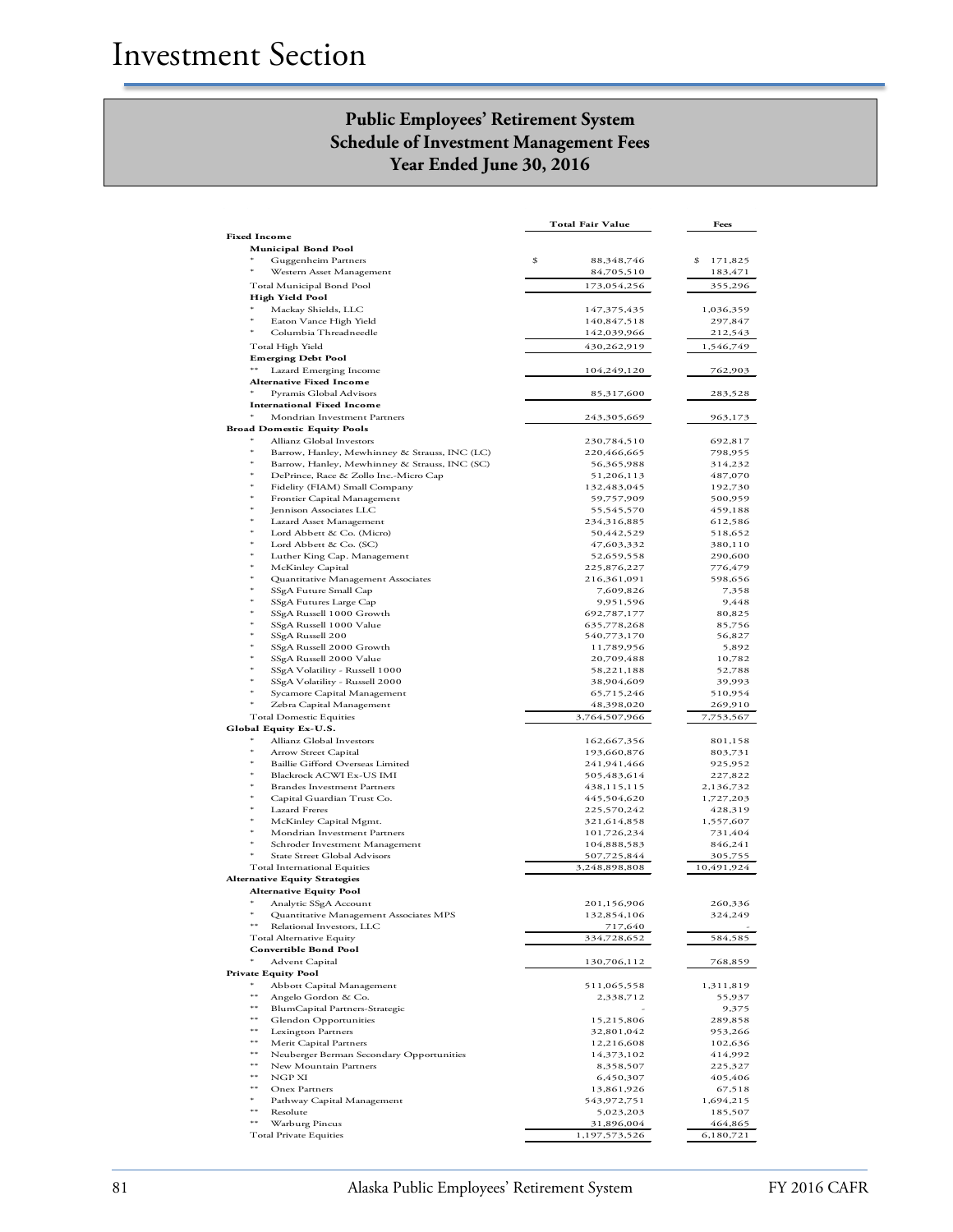# **Public Employees' Retirement System Schedule of Investment Management Fees (cont.) Year Ended June 30, 2016**

|                                                                        | Total Fair Value            | Fees                |
|------------------------------------------------------------------------|-----------------------------|---------------------|
| <b>Absolute Return Pool</b>                                            |                             |                     |
| $**$<br>Allianz Global Investors<br>$^{**}$                            | \$<br>153,237,820           | \$<br>9,408,818     |
| Crestline Investors Inc.<br>$**$                                       | 235,128,244                 | 1,458,141           |
| Global Asset Management<br>$***$                                       | 201,076,877                 | 1,657,383           |
| Prisma Capital Partners<br>$**$                                        | 272,785,259                 | 2,016,345           |
| Crestline Specialty<br>$***$                                           | 12,760,651                  | 348,593             |
| KKR Apex Equity<br>$**$                                                | 64,869,010<br>46,514,635    | 724,506             |
| Zebra Global Equity<br>$**$                                            |                             | 21,240              |
| Zebra Global Equity Advantage<br>Total Absolute Return                 | 19,910,782<br>1,006,283,278 | 7,334<br>15,642,360 |
| <b>Real Assets</b>                                                     |                             |                     |
| <b>Real Estate Pool</b>                                                |                             |                     |
| $**$<br>Almanac Realty Securities IV                                   | 37,616                      | 50                  |
| $**$<br>Almanac Realty Securities V                                    | 6,022,969                   | 118,703             |
| $^{**}$<br>Almanac Realty Securities VII                               | 8,392,695                   | 359,669             |
| $**$<br><b>BlackRock Diamond</b>                                       | 2,162,095                   | 101,971             |
| $**$<br>Colony Investors VIII, L.P.                                    | 9,130,706                   | 269,597             |
| $**$<br>Cornerstone Apartment Venture III                              | 32,451                      |                     |
| $**$<br>Coventry                                                       | 1,382,850                   | 185,782             |
| $**$<br>Clarion Development Venture III                                | 6,186,610                   | 24,224              |
| $**$<br>Clarion Development Venture 4                                  | 29,065,224                  | 75,393              |
| $**$<br>JPM Strategic                                                  | 147,598,032                 | 1,245,139           |
| $**$<br><b>KKR</b>                                                     | 30,512,417                  | 389,798             |
| $**$<br>LaSalle Separate                                               | 146,325,834                 | 687,750             |
| $**$<br>LaSalle Medical Office Fund II                                 | 138,363                     | 13,097              |
| $**$<br>Lowe Hospitality                                               | 657,099                     | 5,935               |
| $**$<br>Sentinel Separate                                              | 148,740,298                 | 775,893             |
| $**$<br>Silverpeak Real Estate Partners II                             | 10,516,750                  | 496,072             |
| $**$                                                                   |                             |                     |
| Silverpeak Real Estate Partners III<br>$**$<br>Tishman Speyer Fund VI  | 4,880,622                   | 56,010<br>139,473   |
| $**$                                                                   | 25,185,116                  |                     |
| Tishman Speyer Fund VII<br>$**$                                        | 5,228,195                   | 76,116              |
| <b>UBS</b> Consolidated<br>$**$                                        | 65,217,035                  | 678,615             |
| <b>UBS</b> Separate                                                    | 323,714,740                 | 1,485,985           |
| <b>Total Real Estate</b>                                               | 971,127,717                 | 7,185,272           |
| <b>Infrastructure Public Pool</b>                                      |                             |                     |
| Brookfield Investment Management                                       | 64,563,118                  | 475,626             |
| Lazard Asset Management                                                | 72,827,567                  | 513,866             |
| Total Infrastructure Public Pool<br><b>Infrastructure Private Pool</b> | 137,390,685                 | 989,492             |
| IFM Global Infrastructure Fund                                         |                             |                     |
|                                                                        | 145,784,511                 | 1,336,503           |
| <b>Master Limited Partnerships Pool</b>                                |                             |                     |
| Advisory Research Inc                                                  | 151,000,598                 | 643,346             |
| Tortoise MLP                                                           | 172,194,034                 | 928,383             |
| Total Master Limited Partnerships Pool<br><b>Energy Pool</b>           | 323,194,632                 | 1,571,729           |
| $**$<br>EIG Energy Fund XV                                             | 21,382,340                  | 262,043             |
| $**$<br>EIG Energy Fund XD                                             | 2,555,322                   | 46,692              |
| $**$<br>EIG Energy Fund XIV-A                                          | 7,031,088                   | 417,509             |
| $**$<br>EIG Energy Fund XVI                                            | 16,530,562                  | 400,490             |
| Total Energy Pool                                                      | 47,499,312                  | 1,126,734           |
| <b>Farmland Pool</b>                                                   |                             |                     |
| $**$<br>Hancock Agriculture Investment Group                           | 358,908,333                 | 1,357,112           |
| $**$<br><b>UBS</b> Agrivest                                            | 177, 179, 023               | 2,899,195           |
| Total Farmland                                                         | 536,087,356                 | 4,256,307           |
| <b>Timber Pool</b>                                                     |                             |                     |
| Hancock Natural Resource Group                                         | 65,000,585                  | 447,356             |
| $**$                                                                   |                             |                     |
| Timberland Investment Resources                                        | 185,027,265                 | 1,533,241           |
| Total Timber Pool<br>Custodian                                         | 250,027,850                 | 1,980,597           |
| State Street Bank                                                      |                             | 742,410             |
| <b>Investment Advisory</b>                                             |                             |                     |
| Callan Associates                                                      |                             |                     |
| $\ast$                                                                 |                             | 154,081             |
| <b>Investment Advisory Council</b><br>$\ast$                           |                             | 54,917              |
| Townsend Group                                                         |                             | 66,100              |
| <b>Total Investment Advisory</b>                                       |                             | 275,098             |
| <b>Investment Performance</b>                                          |                             |                     |
| *<br>Callan Associates                                                 |                             | 186,013             |
| <b>Total External Management Fees</b>                                  |                             | 64,983,820<br>\$    |

\*These fees are paid through the Integrated Resource Information System (IRIS)

\*\*These fees are deducted from earnings by the fund manager and are not directly recorded in IRIS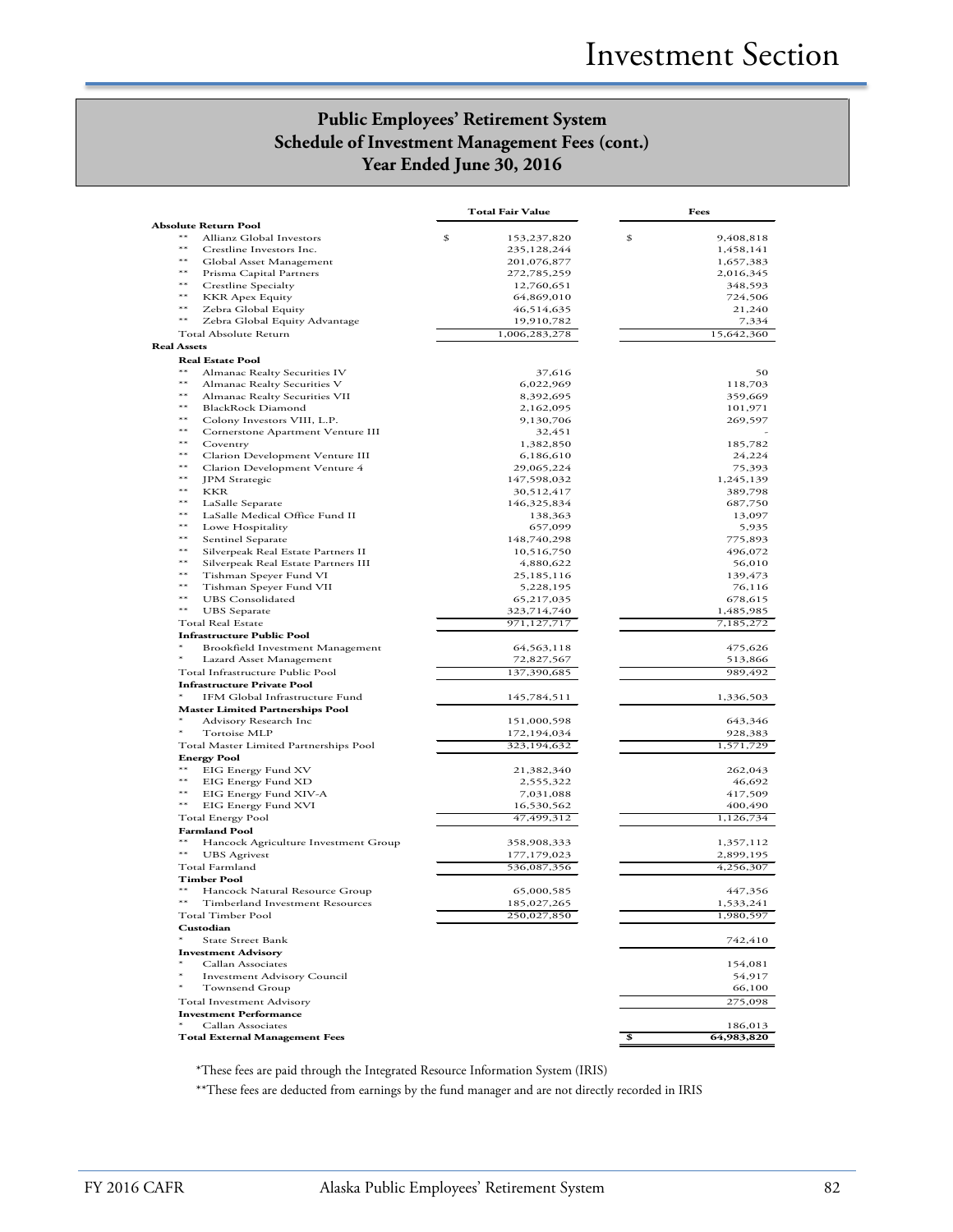|                                              | <b>Asset Allocation</b> |          |                   | % of Total |
|----------------------------------------------|-------------------------|----------|-------------------|------------|
| <b>Investments</b> (at Fair Value)           | Policy                  | Range    | <b>Fair Value</b> | Assets     |
| <b>Cash and Cash Equivalents</b>             |                         |          |                   |            |
| Short-term Fixed Income Pool                 | 3.00%                   | $± 3\%$  | \$<br>54,114,725  |            |
| Total Cash and Cash Equivalents              |                         |          | 54,114,725        | 0.66%      |
| <b>Fixed Income Securities</b>               |                         |          |                   |            |
| U.S. Treasury Fixed Income Pool              |                         |          | 378,535,393       |            |
| Taxable Municipal Bond Pool                  |                         |          | 93,078,909        |            |
| Tactical Fixed Income                        |                         |          | 55,775,560        |            |
| High Yield Pool                              |                         |          | 289,363,425       |            |
| International Fixed Income Pool              |                         |          | 130,864,314       |            |
| Emerging Debt Pool                           |                         |          | 56,071,399        |            |
| Total Fixed Income Securities                | 12.00%                  | $± 5\%$  | 1,003,689,000     | 12.23%     |
| <b>Broad Domestic Equity</b>                 |                         |          |                   |            |
| Large Cap Pool                               |                         |          | 1,767,873,512     |            |
| Small Cap Pool                               |                         |          | 376,066,771       |            |
| Total Broad Domestic Equity                  | 26.00%                  | ± 6%     | 2,143,940,283     | 26.11%     |
| Global Equity Ex-U.S.                        |                         |          |                   |            |
| International Equity Pool                    |                         |          | 1,636,321,975     |            |
| International Equity Small Cap Pool          |                         |          | 111,129,785       |            |
| Emerging Markets Equity Pool                 |                         |          | 235,156,494       |            |
| Total Global Equity Ex-U.S.                  | 25.00%                  | $±4\%$   | 1,982,608,254     | 24.15%     |
| <b>Alternative Equity Strategies</b>         |                         |          |                   |            |
| Alternative Equity Strategies                |                         |          | 279,634,774       |            |
| Convertible Bond Pool                        |                         |          | 70,301,553        |            |
| Total Alternative Equities                   | 3.00%                   | $± 2\%$  | 349,936,327       | 4.26%      |
| <b>Private Equity</b>                        |                         |          |                   |            |
| Private Equity Pool                          |                         |          | 655,867,190       |            |
| Total Private Equity                         | 9.00%                   | $\pm$ 5% | 655,867,190       | 7.99%      |
| <b>Absolute Return</b>                       |                         |          |                   |            |
| Absolute Return Pool                         |                         |          | 541,239,227       |            |
| Total Absolute Return                        | 5.00%                   | ±4%      | 541,239,227       | 6.59%      |
| <b>Real Assets</b>                           |                         |          |                   |            |
| Real Estate Pool                             |                         |          | 522,700,219       |            |
| Real Estate Investment Trust Pool            |                         |          | 125,518,793       |            |
| Infrastructure Private Pool                  |                         |          | 114,140,987       |            |
| Infrastructure Public Pool                   |                         |          | 73,896,912        |            |
| Master Limited Partnership Pool              |                         |          | 173,833,368       |            |
| Energy Pool                                  |                         |          | 25,547,964        |            |
| Farmland Pool                                |                         |          | 288,339,787       |            |
| Timber Pool                                  |                         |          | 134,479,904       |            |
| Treasury Inflation Protected Securities Pool |                         |          | 19,834,383        |            |
| Total Real Assets                            | 17.00%                  | $± 8\%$  | 1,478,292,317     | 18.01%     |
| <b>Total Invested Assets</b>                 | 100.00%                 |          | \$8,209,687,323   | 100.00%    |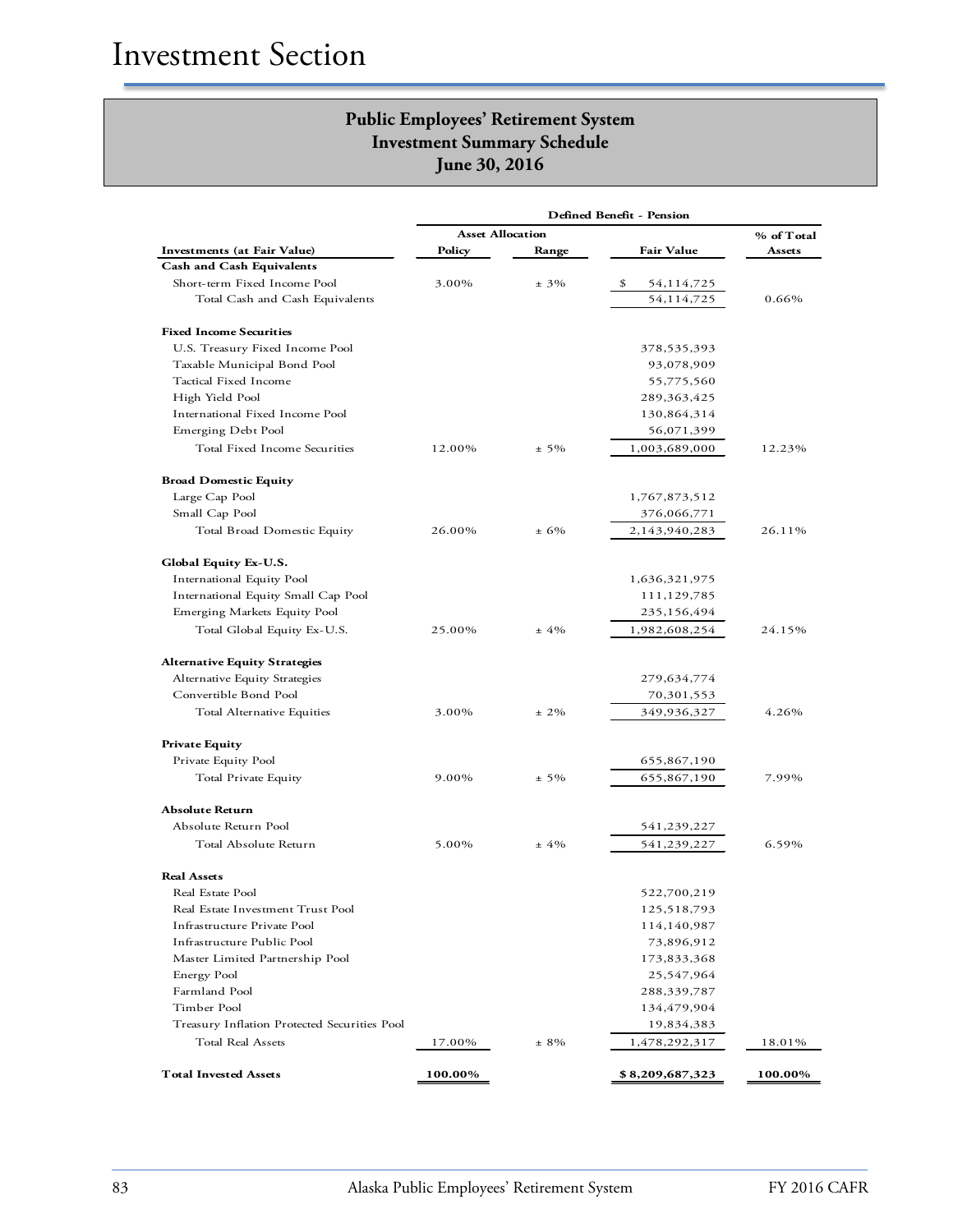|                                                | <b>Defined Contribution - Participant Directed</b> |    |                   |            |  |
|------------------------------------------------|----------------------------------------------------|----|-------------------|------------|--|
|                                                | <b>Asset Allocation</b>                            |    |                   | % of Total |  |
| Investments (at Fair Value)                    | Policy                                             | e  | <b>Fair Value</b> | Assets     |  |
| <b>Cash and Cash Equivalents</b>               |                                                    |    |                   |            |  |
| Short-term Fixed Income Pool                   | 100.00%                                            | 0% | \$<br>17,610,042  |            |  |
| Total Cash and Cash Equivalents                |                                                    |    | 17,610,042        | 2.57%      |  |
| Pooled Investment Funds (1)                    |                                                    |    |                   |            |  |
| T. Rowe Price                                  |                                                    |    |                   |            |  |
| Target 2010 Trust                              |                                                    |    | 2,068,390         |            |  |
| Target 2015 Trust                              |                                                    |    | 8,855,496         |            |  |
| Target 2020 Trust                              |                                                    |    | 21,419,280        |            |  |
| Target 2025 Trust                              |                                                    |    | 31,032,547        |            |  |
| Target 2030 Trust                              |                                                    |    | 32,173,010        |            |  |
| Target 2035 Trust                              |                                                    |    | 37,278,646        |            |  |
| Target 2040 Trust                              |                                                    |    | 44,536,778        |            |  |
| Target 2045 Trust                              |                                                    |    | 55,057,772        |            |  |
| Target 2050 Trust                              |                                                    |    | 64,930,207        |            |  |
| Target 2055 Trust                              |                                                    |    | 42,618,856        |            |  |
| Target 2060 Trust                              |                                                    |    | 25,530            |            |  |
| Alaska Balanced Fund                           |                                                    |    | 15,125,556        |            |  |
| Long-Term Balanced Fund                        |                                                    |    | 11,545,670        |            |  |
| Total Pooled Investment Funds                  |                                                    |    | 366,667,738       | 53.52%     |  |
| Collective Investment Funds (1)                |                                                    |    |                   |            |  |
| State Street Global Advisors                   |                                                    |    |                   |            |  |
| Money Market Fund                              |                                                    |    | 3,004,366         |            |  |
| Alaska Money Market                            |                                                    |    | 8,432,948         |            |  |
| S&P Stock Index Fund                           |                                                    |    | 47,054,377        |            |  |
| Russell 3000 Index                             |                                                    |    | 39,728,972        |            |  |
| Real Estate Investment Trust Index             |                                                    |    | 16,166,313        |            |  |
| World Equity Ex-U.S. Index                     |                                                    |    | 35,946,157        |            |  |
| Long U.S. Treasury Bond Index                  |                                                    |    | 1,406,209         |            |  |
| I reasury innation r rotected securities       |                                                    |    | 9,635,408         |            |  |
| $T = A$<br>World Government Bond Ex-U.S. Index |                                                    |    | 4,784,760         |            |  |
| Global Balanced Fund                           |                                                    |    | 6,932,448         |            |  |
| Barclays                                       |                                                    |    |                   |            |  |
| Daily Government/Corporate Bond Fund           |                                                    |    | 30,470,589        |            |  |
| Intermediate Bond Fund                         |                                                    |    | 10,939,724        |            |  |
| <b>Brandes Institutional</b>                   |                                                    |    |                   |            |  |
| Alaska International Equity Fund               |                                                    |    | 25,171,585        |            |  |
| <b>RCM</b>                                     |                                                    |    |                   |            |  |
| Socially Responsible Fund                      |                                                    |    | 3,087,197         |            |  |
| T. Rowe Price                                  |                                                    |    |                   |            |  |
| Small-Cap Fund                                 |                                                    |    | 58,094,337        |            |  |
| Total Collective Investment Funds              |                                                    |    | 300,855,390       | 43.91%     |  |
|                                                |                                                    |    |                   |            |  |
| <b>Total Invested Assets</b>                   |                                                    |    | \$685,133,170     | 100.00%    |  |

(1) Pooled Investment Funds and Collective Investment Funds are participant directed and therefore are not subject to an asset allocation.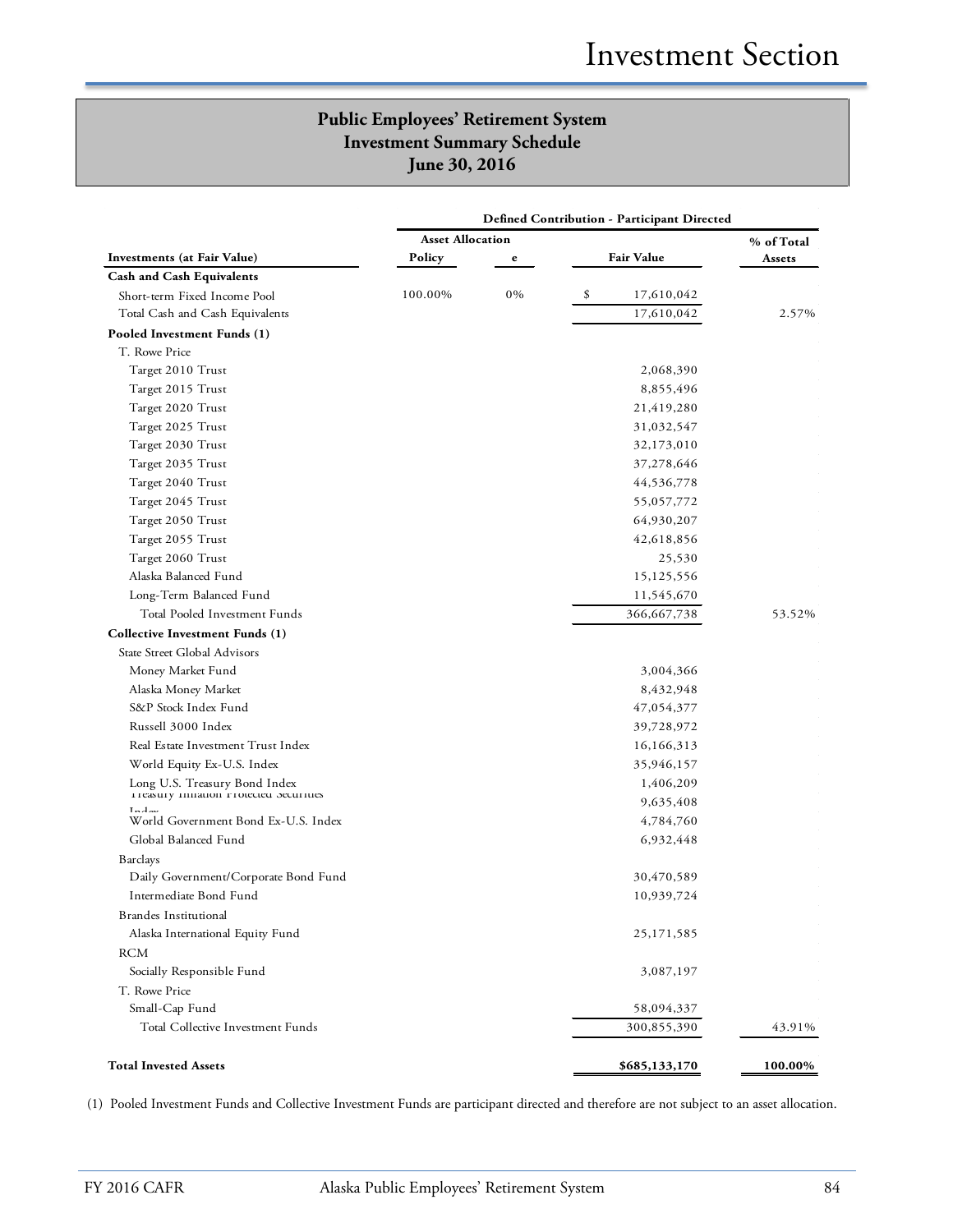|                                              | Defined Benefit - Alaska Retiree Health Care Trust |          |                   |            |
|----------------------------------------------|----------------------------------------------------|----------|-------------------|------------|
|                                              | <b>Asset Allocation</b>                            |          |                   | % of Total |
| Investments (at Fair Value)                  | Policy                                             | Range    | <b>Fair Value</b> | Assets     |
| <b>Cash and Cash Equivalents</b>             |                                                    |          |                   |            |
| Short-term Fixed Income Pool                 | 3.00%                                              | $\pm$ 3% | \$<br>58,916,551  |            |
| Total Cash and Cash Equivalents              |                                                    |          | 58,916,551        | 0.87%      |
| <b>Fixed Income Securities</b>               |                                                    |          |                   |            |
| U.S. Treasury Fixed Income Pool              |                                                    |          | 311,352,787       |            |
| Taxable Municipal Bond Pool                  |                                                    |          | 76,559,231        |            |
| Tactical Fixed Income                        |                                                    |          | 53,044,847        |            |
| High Yield Pool                              |                                                    |          | 238,007,094       |            |
| International Fixed Income Pool              |                                                    |          | 107,638,467       |            |
| Emerging Debt Pool                           |                                                    |          | 46,119,828        |            |
| Total Fixed Income Securities                | 12.00%                                             | $± 5\%$  | 832,722,254       | 12.29%     |
| <b>Broad Domestic Equity</b>                 |                                                    |          |                   |            |
| Large Cap Pool                               |                                                    |          | 1,454,110,633     |            |
| Small Cap Pool                               |                                                    |          | 309,322,292       |            |
| Total Broad Domestic Equity                  | 26.00%                                             | $± 6\%$  | 1,763,432,925     | 26.03%     |
| <b>Global Equity Ex-U.S.</b>                 |                                                    |          |                   |            |
| International Equity Pool                    |                                                    |          | 1,345,906,915     |            |
| International Equity Small Cap Pool          |                                                    |          | 91,406,425        |            |
| Emerging Markets Equity Pool                 |                                                    |          | 193,420,826       |            |
| Total Global Equity Ex-U.S.                  | 25.00%                                             | $±4\%$   | 1,630,734,166     | 24.09%     |
| <b>Alternative Equity Strategies</b>         |                                                    |          |                   |            |
| Alternative Equity Strategies                |                                                    |          | 230,005,084       |            |
| Convertible Bond Pool                        |                                                    |          | 57,824,403        |            |
| Total Alternative Equities                   | 3.00%                                              | $± 2\%$  | 287,829,487       | 4.25%      |
| <b>Private Equity</b>                        |                                                    |          |                   |            |
| Private Equity Pool                          |                                                    |          | 539,463,625       |            |
| Total Private Equity                         | 9.00%                                              | $± 5\%$  | 539,463,625       | 7.96%      |
| <b>Absolute Return</b>                       |                                                    |          |                   |            |
| Absolute Return Pool                         |                                                    |          | 445,179,882       |            |
| Total Absolute Return                        | 5.00%                                              | ±4%      | 445,179,882       | 6.57%      |
| <b>Real Assets</b>                           |                                                    |          |                   |            |
| Real Estate Pool                             |                                                    |          | 429,273,097       |            |
| Real Estate Investment Trust Pool            |                                                    |          | 103,241,668       |            |
| Infrastructure Private Pool                  |                                                    |          | 93,883,204        |            |
| Infrastructure Public Pool                   |                                                    |          | 60,781,662        |            |
| Master Limited Partnership Pool              |                                                    |          | 142,981,357       |            |
| Energy Pool                                  |                                                    |          | 21,013,703        |            |
| Farmland Pool                                |                                                    |          | 237,165,132       |            |
| Timber Pool                                  |                                                    |          | 110,612,361       |            |
| Treasury Inflation Protected Securities Pool |                                                    |          | 16,314,171        |            |
| Total Real Assets                            | 17.00%                                             | $± 8\%$  | 1,215,266,355     | 17.94%     |
| <b>Total Invested Assets</b>                 | 100.00%                                            |          | \$6,773,545,245   | 100.00%    |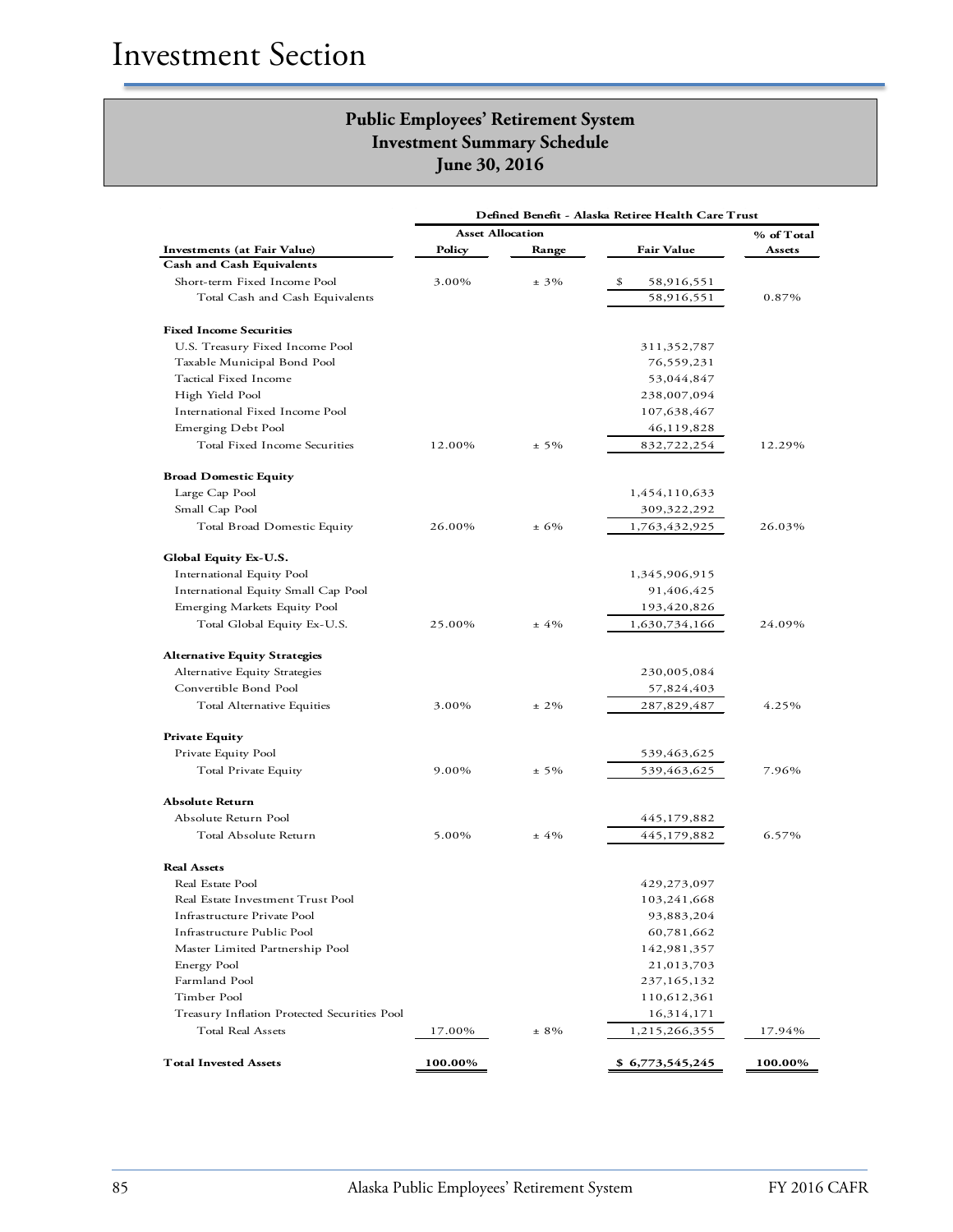|                                              |                         |         | Health Reimbursement Arrangement |         |
|----------------------------------------------|-------------------------|---------|----------------------------------|---------|
|                                              | <b>Asset Allocation</b> |         | % of Total                       |         |
| Investments (at Fair Value)                  | Policy                  | Range   | <b>Fair Value</b>                | Assets  |
| <b>Cash and Cash Equivalents</b>             |                         |         |                                  |         |
| Short-term Fixed Income Pool                 | 3.00%                   | $± 3\%$ | \$<br>3,949,723                  |         |
| Total Cash and Cash Equivalents              |                         |         | 3,949,723                        | 1.76%   |
|                                              |                         |         |                                  |         |
| <b>Fixed Income Securities</b>               |                         |         |                                  |         |
| U.S. Treasury Fixed Income Pool              |                         |         | 10,216,040                       |         |
| Taxable Municipal Bond Pool                  |                         |         | 2,512,045                        |         |
| Tactical Fixed Income                        |                         |         | 2,302,747                        |         |
| High Yield Pool                              |                         |         | 7,809,437                        |         |
| International Fixed Income Pool              |                         |         | 3,531,810                        |         |
| Emerging Debt Pool                           |                         |         | 1,513,274                        |         |
| Total Fixed Income Securities                | 12.00%                  | $± 5\%$ | 27,885,353                       | 12.40%  |
|                                              |                         |         |                                  |         |
| <b>Broad Domestic Equity</b>                 |                         |         |                                  |         |
| Large Cap Pool                               |                         |         | 47,711,962                       |         |
| Small Cap Pool                               |                         |         | 10,149,416                       |         |
| Total Broad Domestic Equity                  | 26.00%                  | ± 6%    | 57,861,378                       | 25.74%  |
|                                              |                         |         |                                  |         |
| Global Equity Ex-U.S.                        |                         |         |                                  |         |
| International Equity Pool                    |                         |         | 44, 161, 605                     |         |
| International Equity Small Cap Pool          |                         |         | 2,999,208                        |         |
| Emerging Markets Equity Pool                 |                         |         | 6,346,482                        |         |
| Total Global Equity Ex-U.S.                  | 25.00%                  | ±4%     | 53,507,295                       | 23.79%  |
|                                              |                         |         |                                  |         |
| <b>Alternative Equity Strategies</b>         |                         |         |                                  |         |
| Alternative Equity Strategies                |                         |         | 7,546,877                        |         |
| Convertible Bond Pool                        |                         |         | 1,897,321                        |         |
| Total Alternative Equities                   | 3.00%                   | $± 2\%$ | 9,444,198                        | 4.20%   |
|                                              |                         |         |                                  |         |
| <b>Private Equity</b>                        |                         |         |                                  |         |
| Private Equity Pool                          |                         |         | 17,700,763                       |         |
| Total Private Equity                         | 9.00%                   | $± 5\%$ | 17,700,763                       | 7.87%   |
|                                              |                         |         |                                  |         |
| <b>Absolute Return</b>                       |                         |         |                                  |         |
| Absolute Return Pool                         |                         |         | 14,607,146                       |         |
| Total Absolute Return                        | 5.00%                   | $±4\%$  | 14,607,146                       | 6.50%   |
|                                              |                         |         |                                  |         |
| <b>Real Assets</b>                           |                         |         |                                  |         |
| Real Estate Pool                             |                         |         | 14,085,216                       |         |
| Real Estate Investment Trust Pool            |                         |         | 3,387,544                        |         |
| Infrastructure Private Pool                  |                         |         | 3,080,475                        |         |
| Infrastructure Public Pool                   |                         |         | 1,994,354                        |         |
| Master Limited Partnership Pool              |                         |         | 4,691,473                        |         |
| Energy Pool                                  |                         |         | 689,498                          |         |
| Farmland Pool                                |                         |         | 7,781,810                        |         |
| Timber Pool                                  |                         |         | 3,629,389                        |         |
| Treasury Inflation Protected Securities Pool |                         |         | 535,297                          |         |
| Total Real Assets                            | 17.00%                  | $± 8\%$ | 39,875,056                       | 17.74%  |
|                                              |                         |         |                                  |         |
| <b>Total Invested Assets</b>                 | 100.00%                 |         | \$<br>224,830,912                | 100.00% |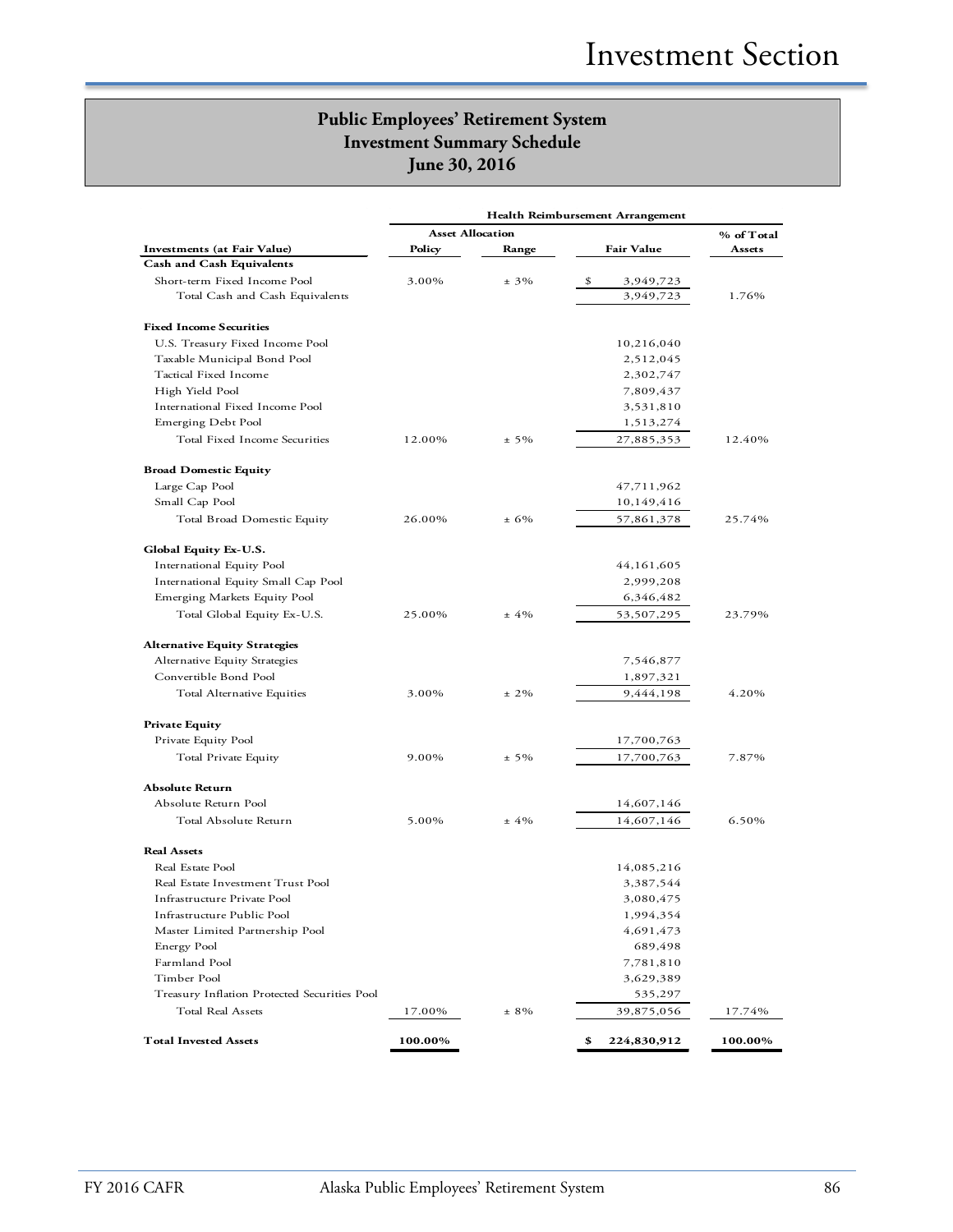|                                              | Occupational Death and Disability<br><b>Asset Allocation</b> |         |                   | % of Total |
|----------------------------------------------|--------------------------------------------------------------|---------|-------------------|------------|
| <b>Investments (at Fair Value)</b>           | Policy                                                       | Range   | <b>Fair Value</b> | Assets     |
| <b>Cash and Cash Equivalents</b>             |                                                              |         |                   |            |
| Short-term Fixed Income Pool                 | 3.00%                                                        | $± 3\%$ | \$<br>352,798     |            |
| Total Cash and Cash Equivalents              |                                                              |         | 352,798           | 1.62%      |
| <b>Fixed Income Securities</b>               |                                                              |         |                   |            |
| U.S. Treasury Fixed Income Pool              |                                                              |         | 988,783           |            |
| Taxable Municipal Bond Pool                  |                                                              |         | 243,134           |            |
| Tactical Fixed Income                        |                                                              |         | 214,917           |            |
| High Yield Pool                              |                                                              |         | 755,854           |            |
| International Fixed Income Pool              |                                                              |         | 341,834           |            |
| Emerging Debt Pool                           |                                                              |         | 146,465           |            |
| Total Fixed Income Securities                | 12.00%                                                       | $± 5\%$ | 2,690,987         | 12.39%     |
| <b>Broad Domestic Equity</b>                 |                                                              |         |                   |            |
| Large Cap Pool                               |                                                              |         | 4,617,910         |            |
| Small Cap Pool                               |                                                              |         | 985,334           |            |
| Total Broad Domestic Equity                  | 26.00%                                                       | $± 6\%$ | 5,603,244         | 25.78%     |
| Global Equity Ex-U.S.                        |                                                              |         |                   |            |
| International Equity Pool                    |                                                              |         | 4,274,281         |            |
| International Equity Small Cap Pool          |                                                              |         | 290,285           |            |
| Emerging Markets Equity Pool                 |                                                              |         | 614,259           |            |
| Total Global Equity Ex-U.S.                  | 25.00%                                                       | $±4\%$  | 5,178,825         | 23.83%     |
| <b>Alternative Equity Strategies</b>         |                                                              |         |                   |            |
| Alternative Equity Strategies                |                                                              |         | 730,441           |            |
| Convertible Bond Pool                        |                                                              |         | 183,636           |            |
| Total Alternative Equities                   | 3.00%                                                        | $± 2\%$ | 914,077           | 4.21%      |
| <b>Private Equity</b>                        |                                                              |         |                   |            |
| Private Equity Pool                          |                                                              |         | 1,713,208         |            |
| Total Private Equity                         | 9.00%                                                        | $± 5\%$ | 1,713,208         | 7.89%      |
| <b>Absolute Return</b>                       |                                                              |         |                   |            |
| Absolute Return Pool                         |                                                              |         | 1,413,785         |            |
| Total Absolute Return                        | 5.00%                                                        | $±4\%$  | 1,413,785         | 6.51%      |
| <b>Real Assets</b>                           |                                                              |         |                   |            |
| Real Estate Pool                             |                                                              |         | 1,363,269         |            |
| Real Estate Investment Trust Pool            |                                                              |         | 327,870           |            |
| Infrastructure Private Pool                  |                                                              |         | 298,150           |            |
| Infrastructure Public Pool                   |                                                              |         | 193,028           |            |
| Master Limited Partnership Pool              |                                                              |         | 454,076           |            |
| Energy Pool                                  |                                                              |         | 66,735            |            |
| Farmland Pool                                |                                                              |         | 753,180           |            |
| Timber Pool                                  |                                                              |         | 351,279           |            |
| Treasury Inflation Protected Securities Pool |                                                              |         | 51,809            |            |
| Total Real Assets                            | 17.00%                                                       | $± 8\%$ | 3,859,396         | 17.77%     |
| <b>Total Invested Assets</b>                 | 100.00%                                                      |         | \$<br>21,726,320  | 100.00%    |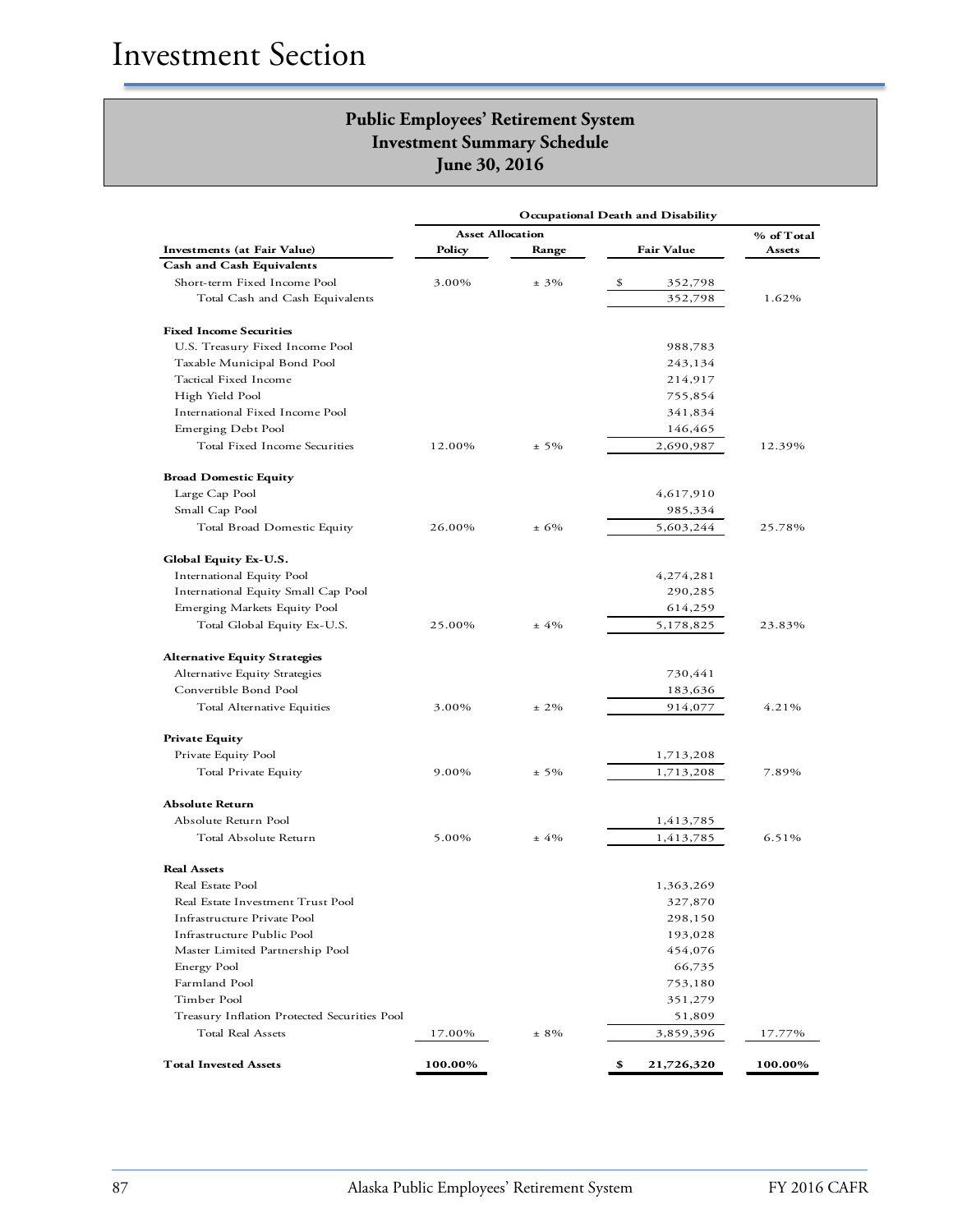|                                              | <b>Asset Allocation</b> |         |                  | % of Total |
|----------------------------------------------|-------------------------|---------|------------------|------------|
| Investments (at Fair Value)                  | Policy                  | Range   | Fair Value       | Assets     |
| <b>Cash and Cash Equivalents</b>             |                         |         |                  |            |
| Short-term Fixed Income Pool                 | 3.00%                   | $± 3\%$ | \$<br>1,351,730  |            |
| Total Cash and Cash Equivalents              |                         |         | 1,351,730        | 2.27%      |
| <b>Fixed Income Securities</b>               |                         |         |                  |            |
| U.S. Treasury Fixed Income Pool              |                         |         | 2,687,911        |            |
| Taxable Municipal Bond Pool                  |                         |         | 660,937          |            |
| Tactical Fixed Income                        |                         |         | 702,632          |            |
| High Yield Pool                              |                         |         | 2,054,718        |            |
| International Fixed Income Pool              |                         |         | 929,243          |            |
| Emerging Debt Pool                           |                         |         | 398,153          |            |
| Total Fixed Income Securities                | 12.00%                  | $± 5\%$ | 7,433,594        | 12.48%     |
| <b>Broad Domestic Equity</b>                 |                         |         |                  |            |
| Large Cap Pool                               |                         |         | 12,553,348       |            |
| Small Cap Pool                               |                         |         | 2,670,382        |            |
| Total Broad Domestic Equity                  | 26.00%                  | $± 6\%$ | 15,223,730       | 25.56%     |
| Global Equity Ex-U.S.                        |                         |         |                  |            |
| International Equity Pool                    |                         |         | 11,619,225       |            |
| International Equity Small Cap Pool          |                         |         | 789,112          |            |
| Emerging Markets Equity Pool                 |                         |         | 1,669,803        |            |
| Total Global Equity Ex-U.S.                  | 25.00%                  | $±4\%$  | 14,078,140       | 23.64%     |
| <b>Alternative Equity Strategies</b>         |                         |         |                  |            |
| Alternative Equity Strategies                |                         |         | 1,985,636        |            |
| Convertible Bond Pool                        |                         |         | 499,198          |            |
| Total Alternative Equities                   | 3.00%                   | $± 2\%$ | 2,484,834        | 4.17%      |
| <b>Private Equity</b>                        |                         |         |                  |            |
| Private Equity Pool                          |                         |         | 4,657,193        |            |
| Total Private Equity                         | 9.00%                   | $± 5\%$ | 4,657,193        | 7.82%      |
| <b>Absolute Return</b>                       |                         |         |                  |            |
| Absolute Return Pool                         |                         |         | 3,843,242        |            |
| Total Absolute Return                        | 5.00%                   | $+4\%$  | 3,843,242        | 6.45%      |
| <b>Real Assets</b>                           |                         |         |                  |            |
| Real Estate Pool                             |                         |         | 3,705,918        |            |
| Real Estate Investment Trust Pool            |                         |         | 891,286          |            |
| Infrastructure Private Pool                  |                         |         | 810,495          |            |
| Infrastructure Public Pool                   |                         |         | 524,728          |            |
| Master Limited Partnership Pool              |                         |         | 1,234,359        |            |
| Energy Pool                                  |                         |         | 181,412          |            |
| Farmland Pool                                |                         |         | 2,047,449        |            |
| Timber Pool                                  |                         |         | 954,917          |            |
| Treasury Inflation Protected Securities Pool |                         |         | 140,840          |            |
| Total Real Assets                            | 17.00%                  | $± 8\%$ | 10,491,404       | 17.61%     |
| <b>Total Invested Assets</b>                 | 100.00%                 |         | \$<br>59,563,867 | 100.00%    |